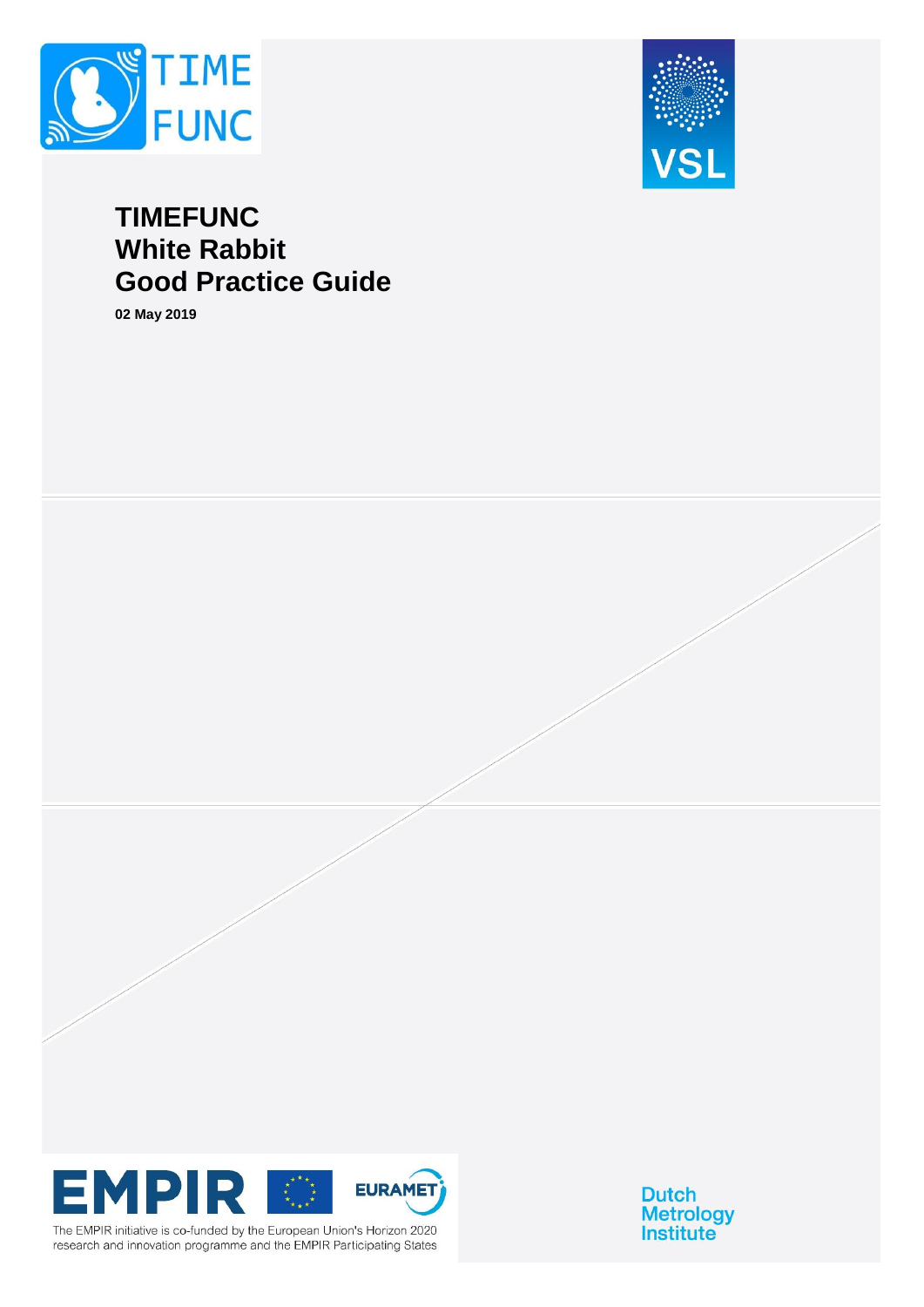**VSL** 

Thijsseweg 11 2629 JA Delft Postbus 654 2600 AR Delft Nederland

T +31 15 269 15 00 F +31 15 261 29 71 E info@vsl.nl I www.vsl.nl

This work has been carried out by: VSL<br>On request of: EMPIR MSU On request of:



This work is published under the Creative Commons Attribution-ShareAlike 4.0 International (CC BY-SA 4.0) license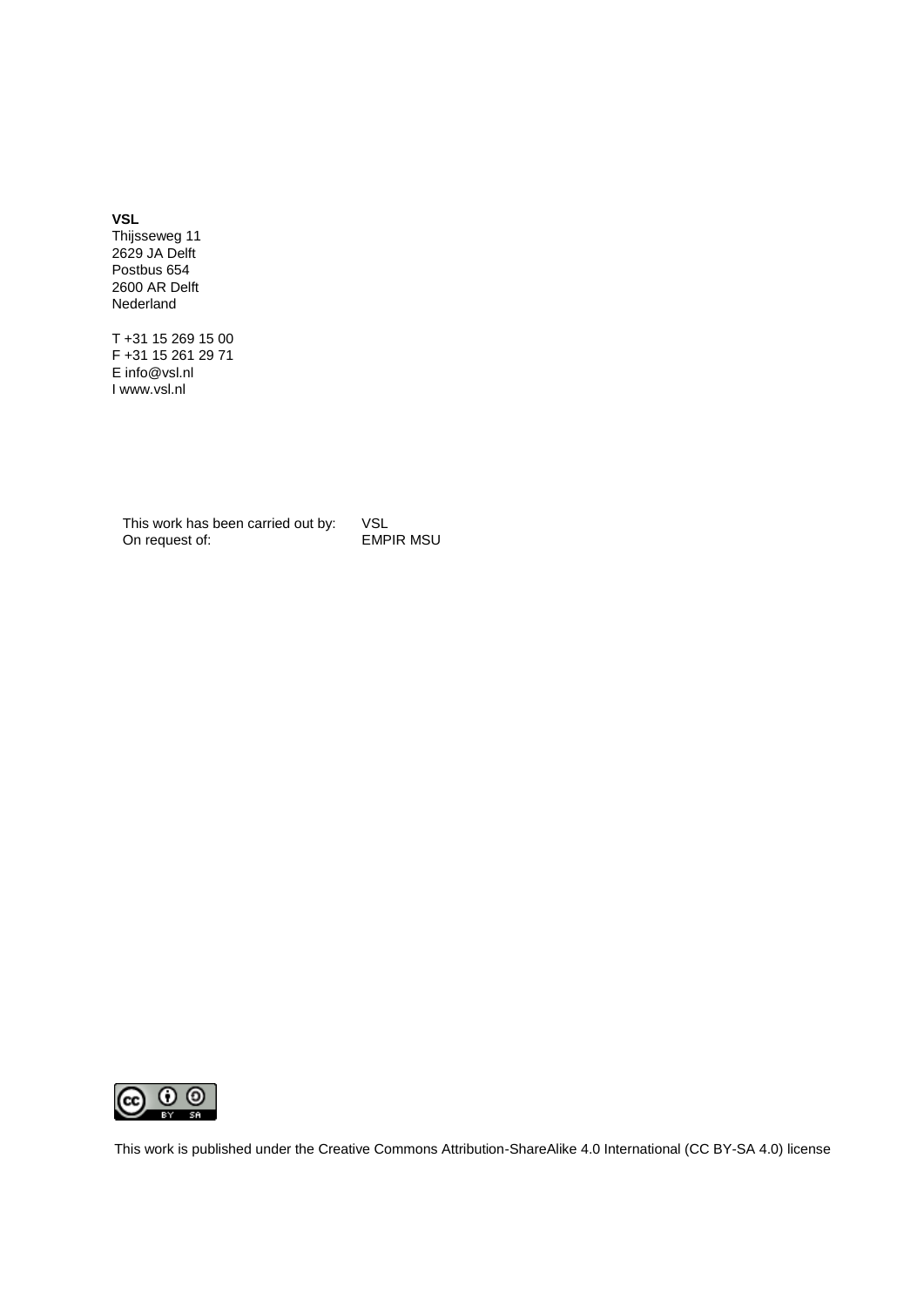## **Document control**

| --<br>l itle<br>Document ' | WR<br>$\overline{\phantom{a}}$<br>$\sim$<br>' Practice Guide<br>Good |
|----------------------------|----------------------------------------------------------------------|
| Document Code              | ™EFเ<br><b>UNC</b><br>D3<br>`IP04<br>∽<br>_                          |

| Author   | Dierikx<br>Erik |  |
|----------|-----------------|--|
| Author   | Xie<br>Yan .    |  |
| Reviewer |                 |  |

| ersion<br>veı. | Date                    | Description                                         |
|----------------|-------------------------|-----------------------------------------------------|
| ٥              | 2010<br>Mav<br>∼<br>. . | version<br>this<br>` document.<br>tırst<br>Οt<br>he |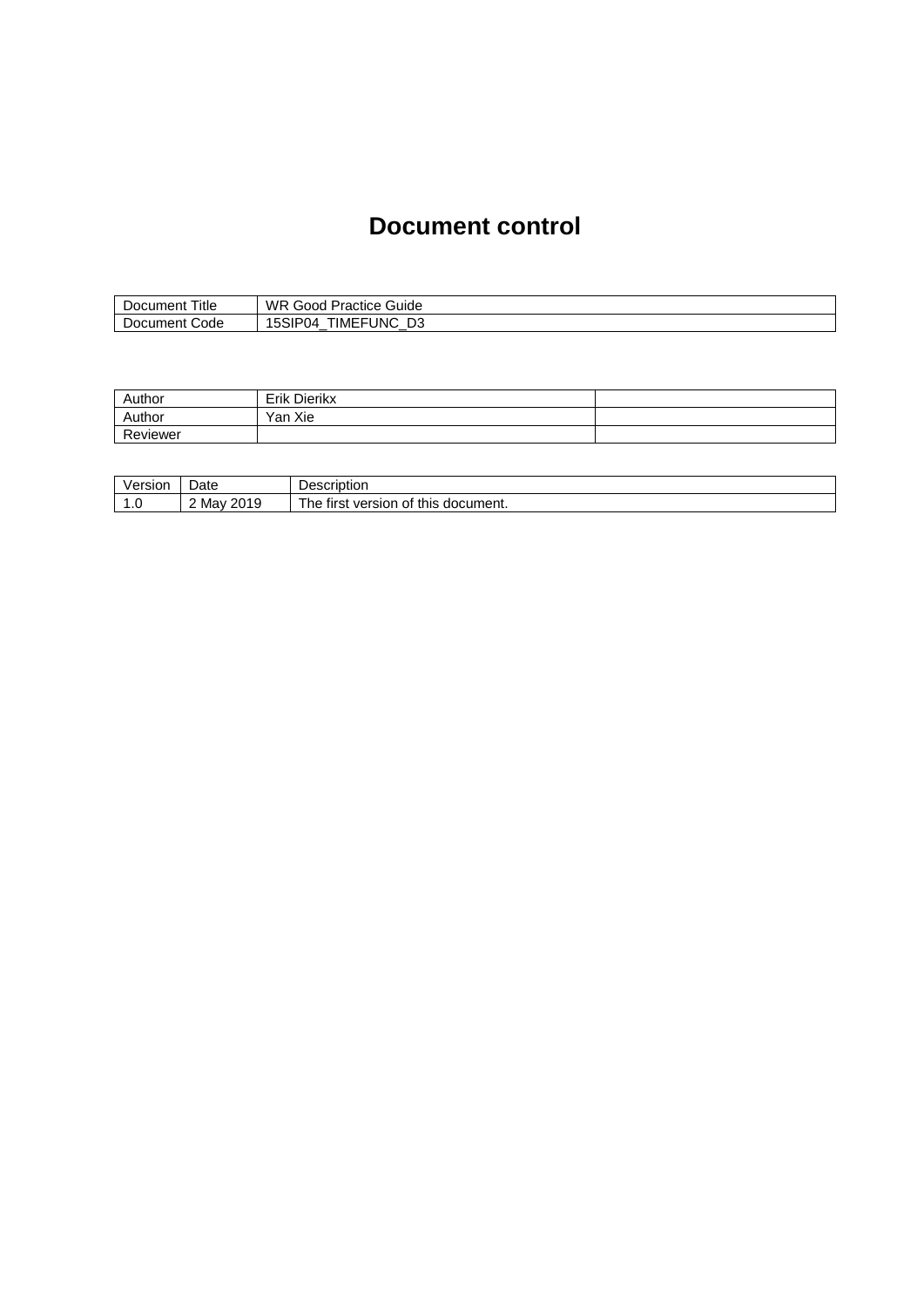# **Table of contents**

|              |                   | <b>Document control</b>                                 | 3  |
|--------------|-------------------|---------------------------------------------------------|----|
|              |                   | <b>Table of contents</b>                                | 4  |
|              |                   | <b>List of Abbreviations</b>                            | 5  |
| 1            |                   | <b>Introduction</b>                                     | 6  |
|              |                   | 1.1 TIMEFUNC                                            | 6  |
|              |                   | 1.2 White Rabbit Terminology                            | 6  |
| $\mathbf{2}$ |                   | WR link and network design                              | 7  |
|              |                   | 2.1 General                                             | 7  |
|              |                   | 2.2 Hardware                                            | 7  |
|              |                   | 2.2.1 WR hardware                                       | 7  |
|              |                   | 2.2.2 SFPs                                              | 7  |
|              |                   | 2.2.3 Fibres and connectors                             | 8  |
|              |                   | 2.2.4 Wavelength multiplexers/demultiplexers            | 9  |
|              |                   | 2.2.5 Bi-directional optical amplifiers                 | 9  |
|              |                   | 2.3 Budgetary considerations                            | g  |
| 3            |                   | <b>Optical delay calibration</b>                        | 11 |
|              |                   | 3.1 Introduction                                        | 11 |
|              |                   | 3.2 Measurement method                                  | 11 |
|              |                   | 3.3 Performing the calibration                          | 13 |
|              |                   | 3.4 Traceability                                        | 14 |
|              |                   | 3.5 Uncertainty calculation                             | 14 |
| 4            |                   | <b>WR Switch and Time Node calibration</b>              | 16 |
|              |                   | 4.1 Introduction                                        | 16 |
|              |                   | 4.2 The calibration problem                             | 16 |
|              |                   | 4.3 Equipment requirements                              | 17 |
|              |                   | 4.4 Reference WR Calibrator calibration                 | 18 |
|              |                   | 4.5 Derived WR Device calibration                       | 20 |
|              |                   | 4.6 Uncertainty evaluation                              | 21 |
| 5            |                   | Fibre delay asymmetry calibration                       | 23 |
|              |                   | 5.1 Introduction                                        | 23 |
|              |                   | 5.2 Fibre delay asymmetry calibration method            | 23 |
|              |                   | 5.3 Detailed calibration procedure                      | 24 |
|              |                   | 5.4 Uncertainty analysis                                | 29 |
|              |                   | 5.5 Fibre asymmetry calibration of a multi-section link | 30 |
| 6            |                   | Link management                                         | 32 |
|              |                   | 6.1 Introduction                                        | 32 |
|              |                   | 6.2 Connection strategy                                 | 32 |
|              |                   | 6.3 Communication protocols and Software tools          | 33 |
|              |                   | 6.4 Instrument settings                                 | 33 |
|              |                   | 6.5 Parameters to monitor                               | 33 |
|              | <b>References</b> |                                                         | 35 |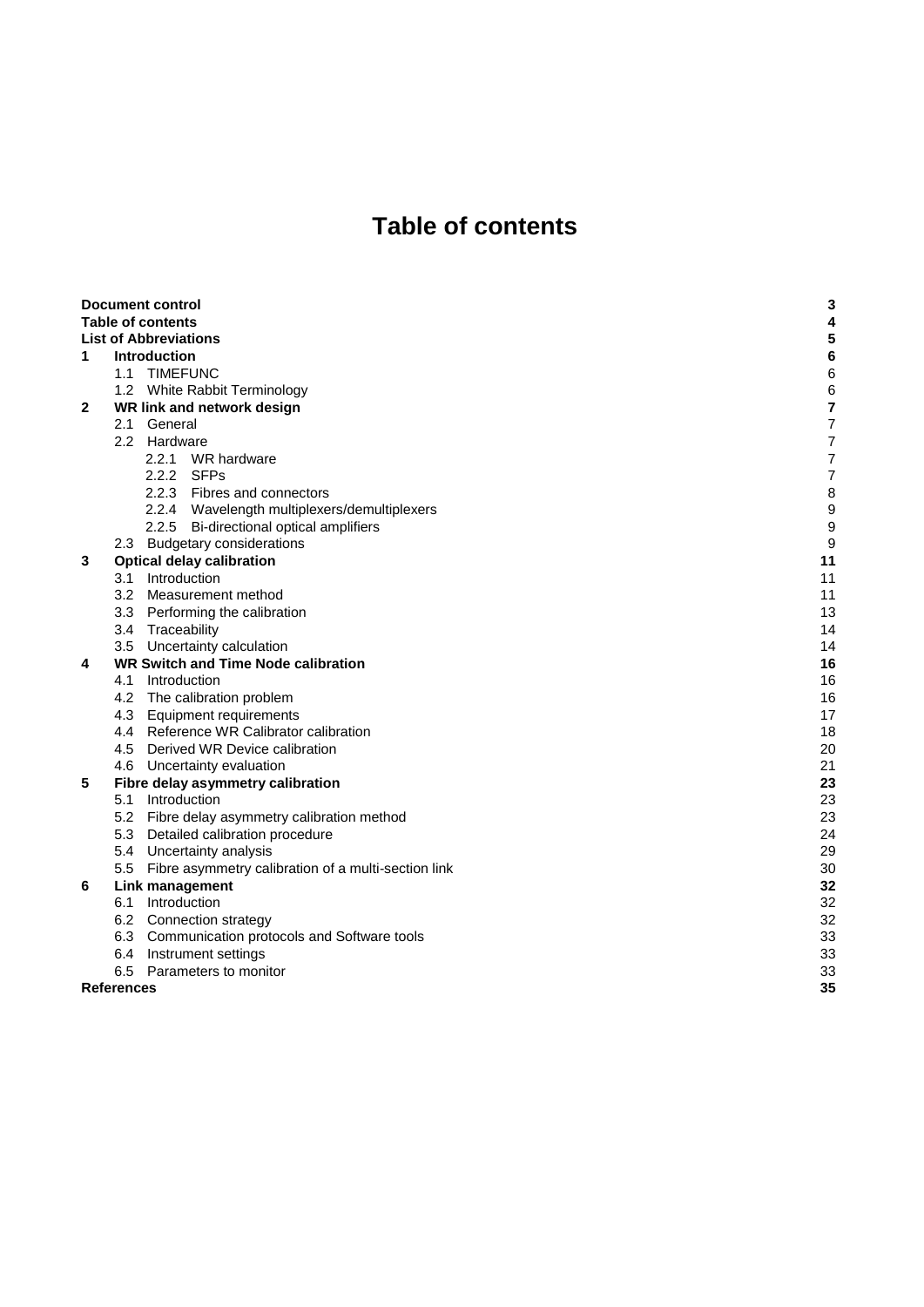# **List of Abbreviations**

| <b>BC</b>   | <b>Boundary Clock</b>                                  |
|-------------|--------------------------------------------------------|
| <b>CWDM</b> | Coarse Wavelength Division Multiplexing                |
| <b>DWDM</b> | Dense Wavelength Division Multiplexing                 |
| <b>HTTP</b> | <b>Hypertext Transfer Protocol</b>                     |
| <b>NTP</b>  | <b>Network Time Protocol</b>                           |
| <b>PPS</b>  | Pulse Per Second                                       |
| <b>PTP</b>  | <b>Precision Time Protocol</b>                         |
| <b>SFP</b>  | Small Form-factor Pluggable optical transceiver module |
| <b>SNMP</b> | Simple Network Management Protocol                     |
| <b>SSH</b>  | Secure SHell protocol                                  |
| <b>UTP</b>  | Unshielded Twisted Pair                                |
| <b>WR</b>   | <b>White Rabbit</b>                                    |
| <b>WDM</b>  | Wavelength Division Multiplexing filter                |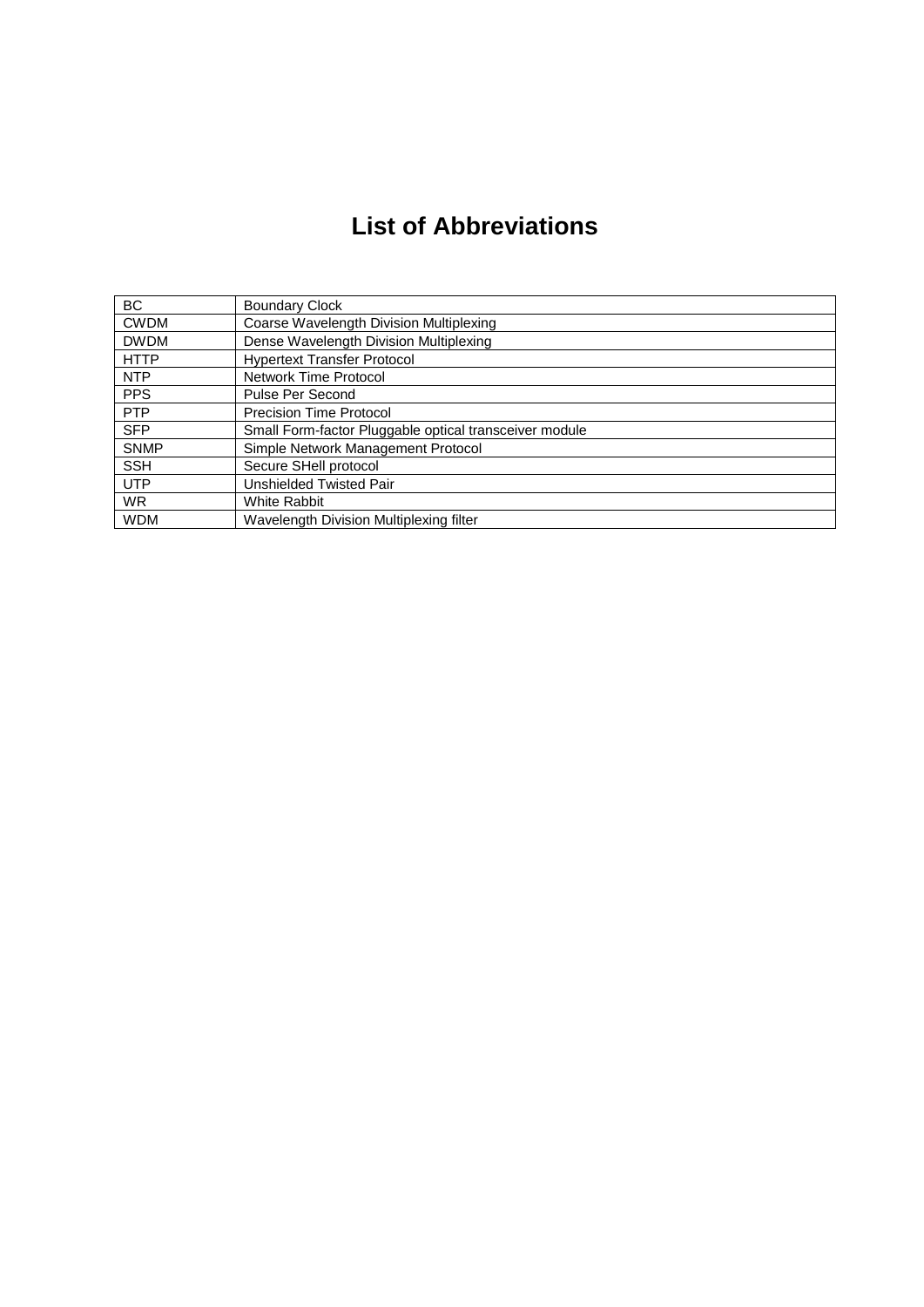## **1 Introduction**

## **1.1 TIMEFUNC**

The first version of this document was developed within the framework of the EMPIR project 15SIP04 TIMEFUNC, with funding from the European Metrology Programme for Innovation and Research (EMPIR) co-financed by the Participating States and in part by the European Union's Horizon 2020 Research and Innovation Programme. Further financial support has been received from the Dutch Ministry of Economic Affairs and Climate

The TIMEFUNC project stands for "Time Synchronisation IMpact Enabling FUture Network Communication". This project is intended to stimulate the take up of the White Rabbit (WR) Precision Time Protocol (PTP) for accurate time and frequency transfer via optical fibre networks for industrial and commercial application. This 'WR Good Practice Guide' should support new and existing user of the WR technology in building WR networks for transferring time and frequency signals that are traceable to SI units with metrological accuracy. Therefore, this guide emphasizes calibration techniques for all relevant components in the WR network. The document is written from a user's perspective rather than from a WR developer's perspective.

The authors are aware that this document is not complete and reflects only the current insights of the authors. Others are invited to further complement this document, and if necessary, modify the contents with new insights.

## **1.2 White Rabbit Terminology**

**White Rabbit** (WR) is a time and frequency transfer technique suitable for optical fibre networks. A lot of information about WR can be found on the White Rabbit project website in the Open Hardware Repository, https://www.ohwr.org/projects/white-rabbit/wiki [\[1\].](#page-34-0)

In a WR link, time and frequency are transferred from a **master** device to a **slave** device.

A **WR grand master** is a WR master device which receives accurate time and frequency from an external clock by means of 10 MHz and 1 PPS signals.

A **WR boundary clock** (BC) is a device which is both master and slave at the same time. On a slave port, the BC receives time from a master, and on a master port, the BC provides time to one or more other slave devices.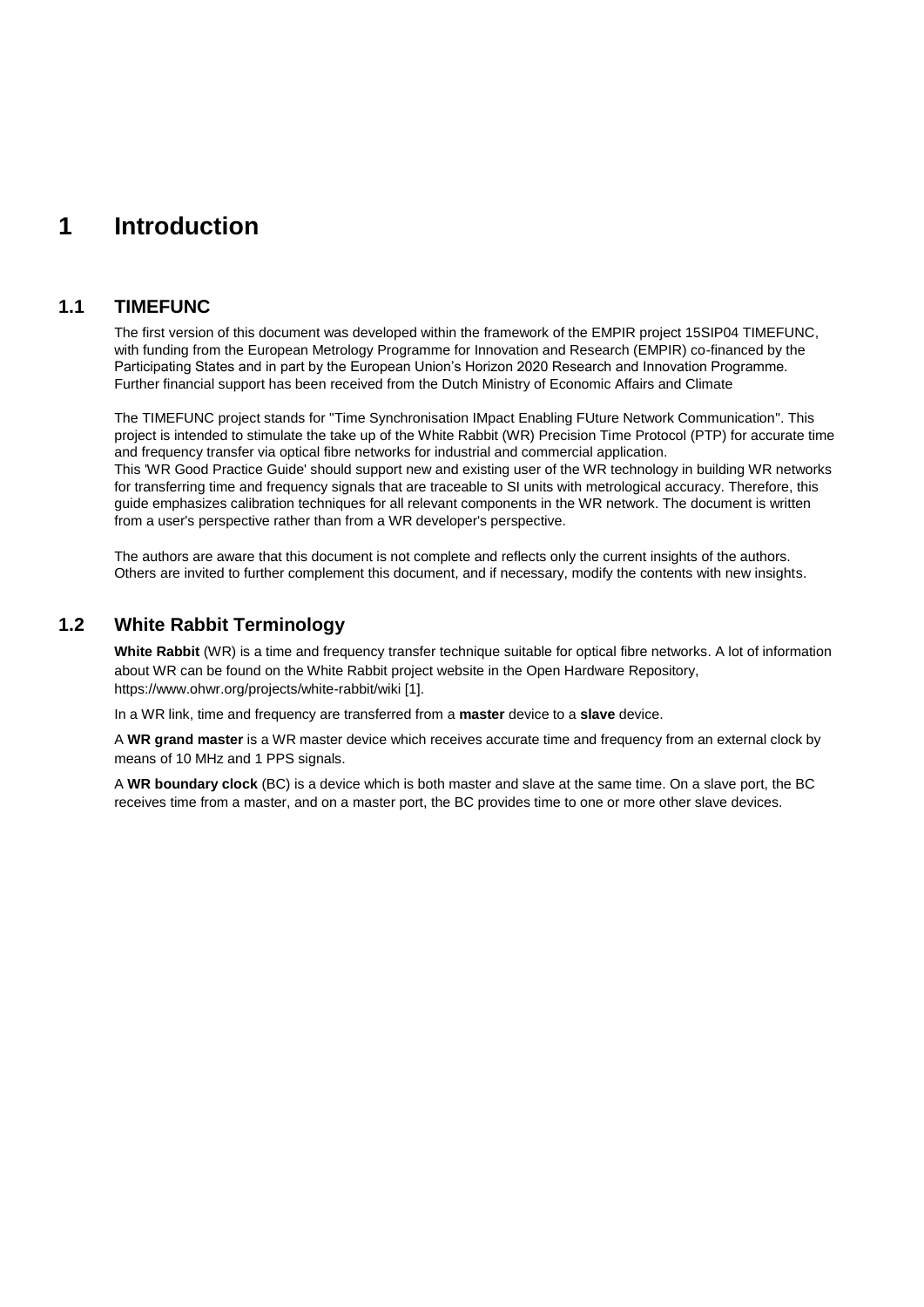## **2 WR link and network design**

## **2.1 General**

The design of WR links can vary from a single link between a WR master and a WR slave to an entire network of one or more WR masters to many WR slaves. Although for continuity of service, deployment of redundant links is to be recommended in situations where high reliability is required, this document will not go into these kinds of details. At the time of writing this document, features for support of redundant links are being developed and implemented in the WR firmware.

This document focuses on 2 specific use cases:

1) efficient dissemination of time and frequency from a single WR master to multiple WR slaves within a building. The fibre lengths in this case are typically less than 100 m.

2) time and frequency transfer over long distance optical fibre links from one WR master to one WR slave.

## **2.2 Hardware**

### **2.2.1 WR hardware**

WR hardware is available in a few different flavours from several providers.

- WR switch
- WR switch with low-jitter daughter board.
- WR SPEC
- WR time node / WR LEN
- ...

#### **Use case 1:**

For point to multi point dissemination, the WR master or grandmaster is typically a WR switch. Depending on the number of end-points, one or more layers of intermediated WR switches may be required.

For the end-points, typically WR time nodes, WR LENs or WR SPECs are used.

#### **Use case 2:**

For setting up a long distance WR link, the WR hardware typically consists of two WR switches. The main reason for this is that for the fibre asymmetry calibration on the WR master at least three ports are required and at the WR slave two ports are required. Another reason is that, currently, the stability performance of the WR switch is slightly better than the WR SPEC, WR time node and WR LEN devices.

#### **2.2.2 SFPs**

SFPs (small form-factor pluggable transceivers) are the interfaces between the electrical and optical domain of the signals used for the time and frequency transfer. SFPs are standard telecom and network devices, available from many suppliers and in a variety of wavelengths and transmit rates.

Looking a[t \[1\],](#page-34-0) it is stated that White Rabbit should follow the 1000BASE-BX10 standard and use 1310/1490 pairs with a single LC connector. More specifically, the Switch ports transmitting downstream (to endpoints) should use 1490 nm on the transmitter and 1310 nm on the receiver.

#### **Use case 1**

In a network of limited physical dimensions, using the wavelengths 1490 nm and 1310 nm is a reasonable choice. SFPs for these wavelengths are well available for a reasonable price. The difference between the wavelengths is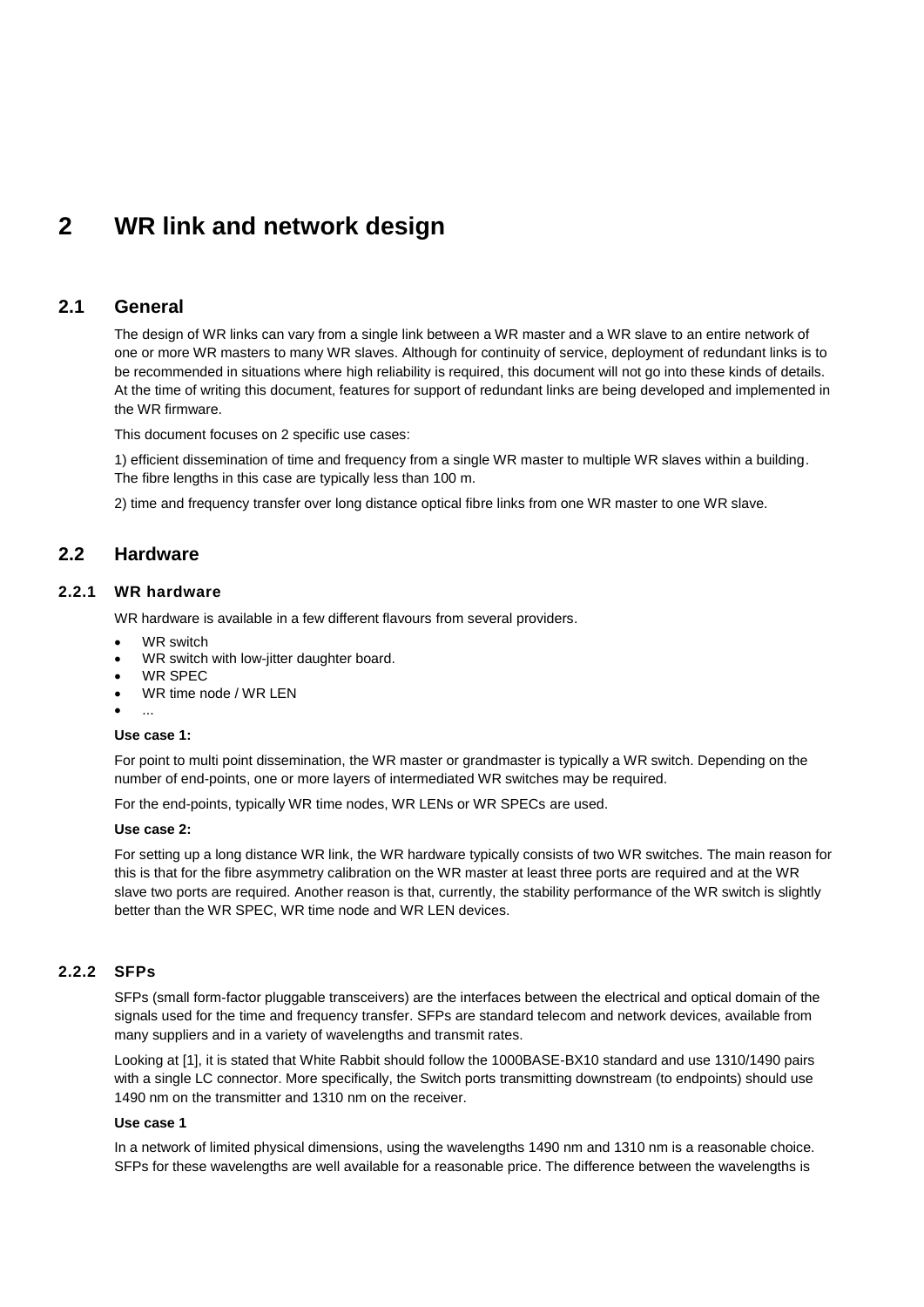significant, but on a short fibre link, the effect of chromatic dispersion will remain small and will not significantly affect the time transfer (even without calibration of the fibre delay asymmetry).

#### **Use case 2**

On long distance WR links, effects of chromatic dispersion will be significant. To keep this effect as small as possible, besides the calibration of the fibre delay asymmetry, the wavelengths can be selected as close together as possible. Standard telecom networks typically use either coarse wavelength division multiplexing (CWDM) or dense wavelength division multiplexing (DWDM). For CWDM, the minimum spacing between two separate wavelengths is 20 nm, and for DWDM, this is 0.8 nm. WR will work with both CWDM and DWDM wavelength spacing, however, since the wavelength of lasers in DWDM SFPs is better stabilized than for CWDM SFPs, the best performance will be obtained with DWDM wavelengths, especially when the two wavelengths are selected close to each other.

Furthermore, for long distance WR links, the optical power budget should be taken into account. The optical power budget is the ratio of the optical output power from the laser transmitter with respect to the minimum required optical receive power of the photo diode receiver. The optical power budget should be larger than the total attenuation of the fibre link. Nowadays, SFPs are available with a power budget of up to 40 dB. This is typically enough to cover a fibre distance of about 120 km without the need for optical amplifiers.

Some examples of SFPs for long distance links are:

Stable Technology Co., Ltd. 1.25G CWDM 120 km, 1490nm Stable Technology Co., Ltd. 1.25G CWDM 120 km, 1470nm FLEXOPTIX 1.25G DDM SFP 1490nm 160 km S.1612.41.LD FLEXOPTIX 1.25G DDM SFP 1470nm 160 km S.1612.41.KD

SOLID-OPTICS SFP-DWDM31-37dB+, 1.25G, 150 km, TX Wavelength: 1552.52 SOLID-OPTICS SFP-DWDM33-37dB+, 1.25G, 150 km, TX Wavelength: 1550.92

SFPs can have either a single, combined in- and output port, so-called bi-directional (bidi) SFP, or can have separate transmit and receive ports. In the latter case, a wavelength multiplexer and a demultiplexer are required for combining the forward and reverse signal into the same fibre. The multiplexers introduce additional asymmetry and thus uncertainty in the time transfer. SFPs with high output power, for covering long distances, are typically non-bidi SFPs. For distances up to 10 km, bidi SFPs are easily available.

#### *Note: Standard Copper SFP modules give a bad WR timing performance*

However, for connecting PC network cards to a switch or applications where the high timing resolution of *WR is not needed, Gigabit Ethernet copper SFP's may be used. Data transfer will work as expected, but the timing part of White Rabbit will be severely impacted. The copper SFPs to be used should follow the 1000BASE-T standard and the same module type can be used on both sides (switch and PC or other end node).*

#### **2.2.3 Fibres and connectors**

Fibres and fibre patches are available with a wide variety of connectors. For time transfer, it is recommended to use angle-polished, physical contact connectors (APC) connectors. The angle-polished connector causes less reflection of light into the fibre. The reflections cause so-called multi-path effects and can make the time transfer noisier.

Most SFPs don't have APC connectors; they have LC/UPC connectors.

It is strongly recommended to use single mode fibres. Fibres following the G652 recommendations [\[5\]](#page-34-1) should work well. This fibre is optimised for 1310nm, which compensates for the dispersion wavelength of the worst of the two wavelengths used. For any wavelengths in the range between 1470 nm and 1550 nm, proper operation of long distance WR links has been demonstrated as well. The attenuation of G652 fibre for this range of wavelengths is typically around 0.2 dB/km.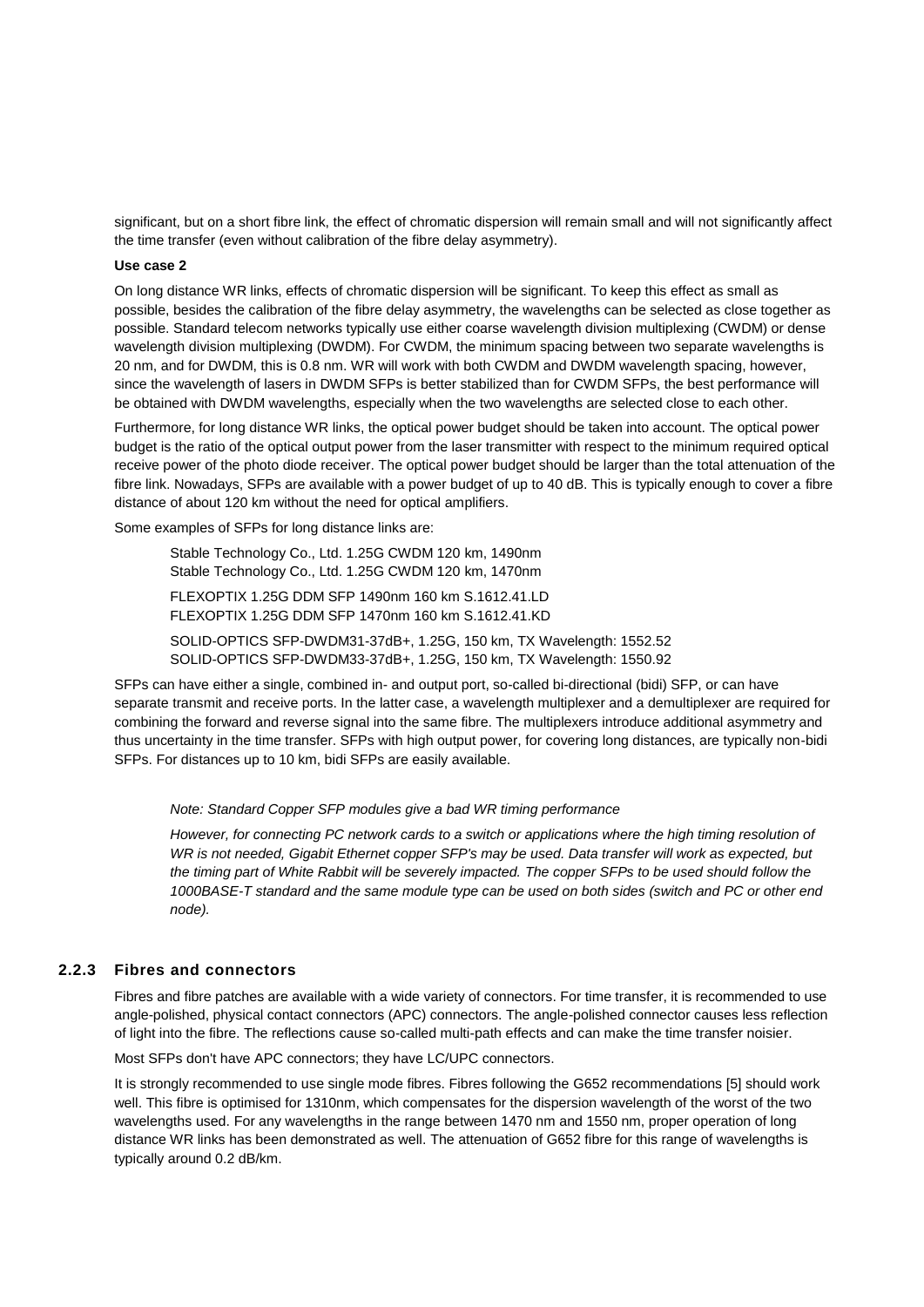In long links, effects from polarisation mode dispersion and chromatic dispersion increase and may affect the communication between WR devices. Polarisation mode dispersion may cause fading of the signal and therefore may cause a loss of lock of the WR slave. Chromatic dispersion, besides fibre delay asymmetry, may cause some additional jitter in the time transfer. Especially in very long links with one or more amplifiers, the dispersion may cause so much distortion of the signal that regular packet transfer is no longer possible. In this case, the lock of WR slave will be lost. As a remedy to this problem, one of the amplifiers can be replaced with a WR switch in boundary clock mode. This WR boundary clock will effectively regenerate the timing signal. The authors of this document have not performed any experiments to estimate or evaluate effects of dispersion on WR time transfer.

Although single mode fibres are recommended for building WR links, multimode fibres can also work well on connections of up to some tens of meters. The performance may become noisier, because the path delay is not as well defined.

### **2.2.4 Wavelength multiplexers/demultiplexers**

In small scale networks, the use of wavelength (de)multiplexers (WDM) can often be avoided by using bi-directional SFPs. However, in cases where WR-link needs to be combined with other data traffic over the same fibre, WDMs would still be required for merging and unmerging the wavelengths.

On long distance WR links, the use of WDMs is often unavoidable. Bi-di SFPs with a high power budget required for covering distances up to 100 km or more don't exist. So, for these applications two-port SFPs are used with separate transmit and receive ports. The transmit and receive wavelengths need to be merged/unmerged at each end of the link.

WDM are commercially available from several vendors. Most commercial products apply regular CWDM or DWDM multiplexing schemes. When purchasing WDMs, make sure that the WDM wavelengths match with the selected SFP wavelengths.

#### **2.2.5 Bi-directional optical amplifiers**

For building WR links of more than 100 km or for building WR links on fibres with high losses, it might be required to amplify the signal somewhere on the way. Several types of optical amplifiers are available. However, not all are suitable for this specific application. Since WR uses bi-directional transfer in a single fibre, the amplifier should also be bi-directional. To avoid lasing effects from amplified back reflected signals, the amplifier should be selective in the wavelength range it amplifies. This makes the popular erbium doped fibre amplifier (EDFA) less attractive for this purpose. A better solution is a quasi bi-directional amplifier based on a design described in [\[6\]](#page-34-2) and [\[7\],](#page-34-3) using semiconductor optical amplifiers combined with WDMs for the wavelength selection [\(Figure 1\)](#page-8-0). This type of amplifier is nowadays also commercially available.



<span id="page-8-0"></span>

## **2.3 Budgetary considerations**

Compared to other available techniques for optical fibre time and frequency transfer, WR has a very favourable performance to cost ratio. The basic equipment for setting up a WR link (the master and slave device) is significantly less expensive than equipment required for other techniques with performance at about the same level of accuracy.

#### **Use case 1**

In a small-scale network, the following recommendations apply: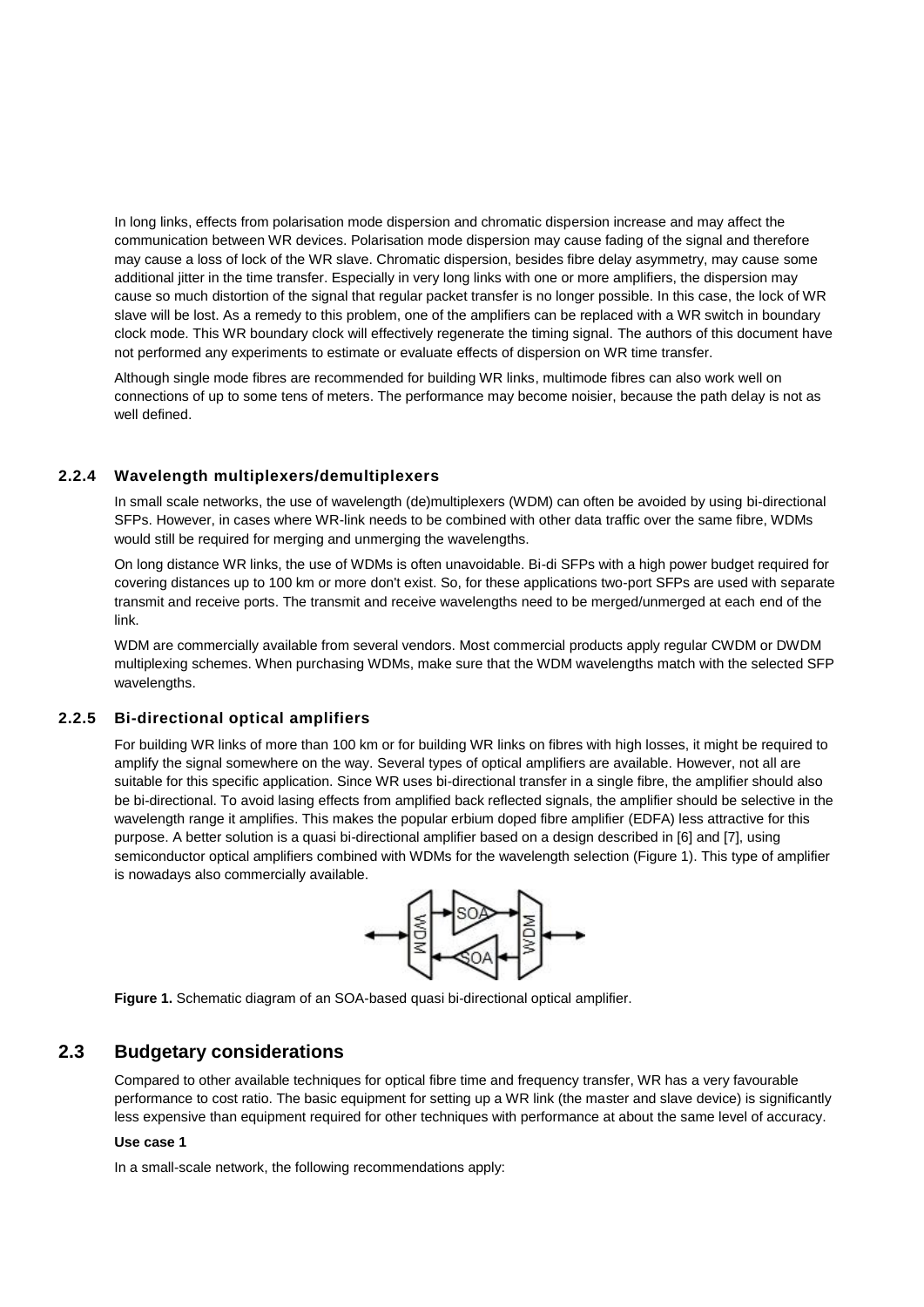- Using optical fibre infrastructure that is already available can save costs of installing new fibres.

- Even if the existing infrastructure is built from multimode fibres, as long as the distances are short, WR can still work over these fibres.

- In networks with many end-nodes, choosing the most efficient network topology will keep the number of WR boundary clocks to a minimum and thus reduce costs of hardware.

- Using standard CWDM telecom wavelengths offers a large selection of available SFPs that are relatively cheap.

#### **Use case 2**

- For building long distance WR links, the high part of the costs is the lease of optical fibres. It is therefore recommended to negotiate well with owners, providers and brokers for optical fibres. Currently, providers of optical fibre are still hard to convince that WR time and frequency transfer will not interfere with other services on the same fibre but on different wavelengths. Therefore, the provider will probably offer an expensive dark fibre, while just two wavelengths is enough for WR. Examples of WR and other data traffic over the same fibre already exist. So, this can be used in new negotiations.

In the negotiations, be aware that contracts for longer duration may be significantly cheaper than short term contracts.

- Another important contribution to the cost is the number of amplifiers on the link. It is therefore recommended to minimize all attenuations and furthermore select a fibre route with convenient hosting location for the amplifiers.

- An alternative to the use of an amplifier is using a WR boundary clock at an intermediate location. The boundary clock will introduce additional uncertainty (both statistical and systematic) in the time and frequency transfer, but the boundary clock is less expensive than an amplifier. In very long links with multiple amplifiers, replacing an amplifier with a WR boundary clock may help to increase the stability of optical power levels along the link, as the signal is effectively regenerated by the boundary clock SFP.

- In the design of the link there is a trade-off between performance and cost when is comes to the selection of wavelengths. Using DWDM wavelengths that are close together will improve the accuracy, because the effect of chromatic dispersion is smaller, but DWDM SFPs and WDMs are significantly more expensive than CWDM equipment.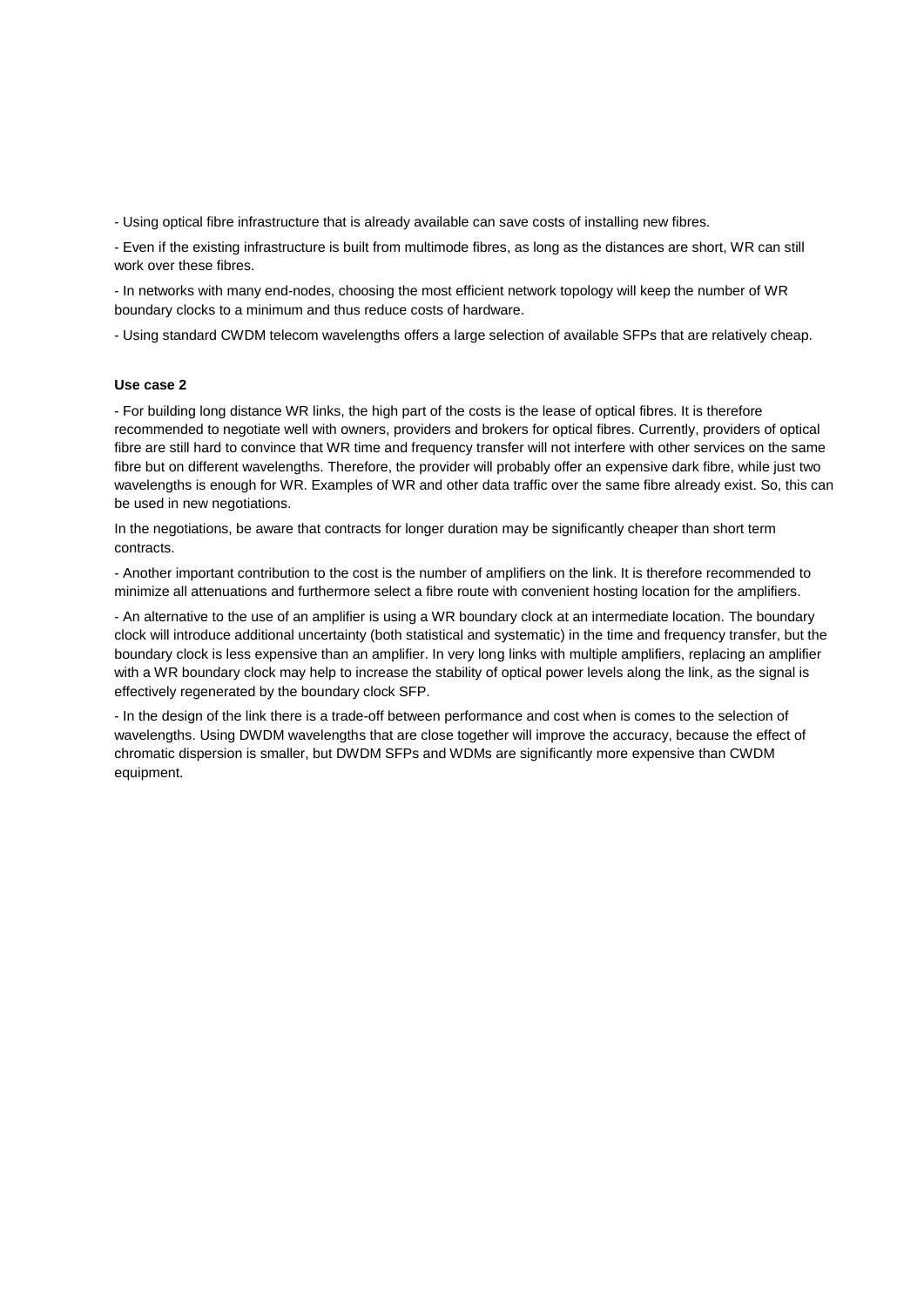## <span id="page-10-2"></span>**3 Optical delay calibration**

## **3.1 Introduction**

This procedure is meant to determine the time delay and or time delay asymmetry of components to be used in a White Rabbit optical fibre time transfer link. This procedure applies to: fibre patch cables, wavelength division multiplexers, optical amplifiers, optical attenuators.

## **3.2 Measurement method**

The method is suitable for measuring time delays of optical components of up to 1 ms. The resolution of the measurement is 1 ps.

The estimated uncertainty of this calibration procedure is dependent on the quality of the reference frequency signal used in the calibration setup and has a minimum of approximately 20 ps.

A schematic diagram of the measurement set-up is shown in [Figure 2](#page-10-0) and the list of required equipment is given in [Table 1.](#page-10-1)



<span id="page-10-1"></span><span id="page-10-0"></span>**Figure 2.** Calibration set-up for time delay of optical components for optical fibre time transfer links **Table 1.** List of equipment

| WRS-Master        |                                                                                                                                                                                                                                                                                                                                                                                                                                                                                                                                                                                                                                                                                                                                  |
|-------------------|----------------------------------------------------------------------------------------------------------------------------------------------------------------------------------------------------------------------------------------------------------------------------------------------------------------------------------------------------------------------------------------------------------------------------------------------------------------------------------------------------------------------------------------------------------------------------------------------------------------------------------------------------------------------------------------------------------------------------------|
|                   | The devices can be either WR switches, WR SPEC-boards, WR                                                                                                                                                                                                                                                                                                                                                                                                                                                                                                                                                                                                                                                                        |
| WRS-Slave         | Time node or other formats of WR equipment. So far, the best<br>results have been obtained with a pair of WR switches.                                                                                                                                                                                                                                                                                                                                                                                                                                                                                                                                                                                                           |
| <b>SFP-Master</b> | Currently, WR equipment requires SFP with 1 Gb/s data transfer                                                                                                                                                                                                                                                                                                                                                                                                                                                                                                                                                                                                                                                                   |
| SFP-Slave         | rate.<br>The SFP in the WR master device shall transmit at wavelength<br>λMs and the SFP in the WR Slave device shall transmit al<br>wavelength $\lambda$ <sub>SM</sub> . These wavelengths $\lambda$ <sub>MS</sub> and $\lambda$ <sub>SM</sub> shall be the<br>same as the wavelength used in the application of the device<br>under calibration. Non-bi-directional SFPs shall be used for this<br>purpose. The transmit power of the SFPs is not very critical in this<br>set-up, however, if the power is too high for receiver on the<br>opposite end of the setup, attenuators should be applied at the<br>receive port of the SFPs for protection of the photo diode.<br>Typically, SFPs are equipped with LC connectors. |
|                   |                                                                                                                                                                                                                                                                                                                                                                                                                                                                                                                                                                                                                                                                                                                                  |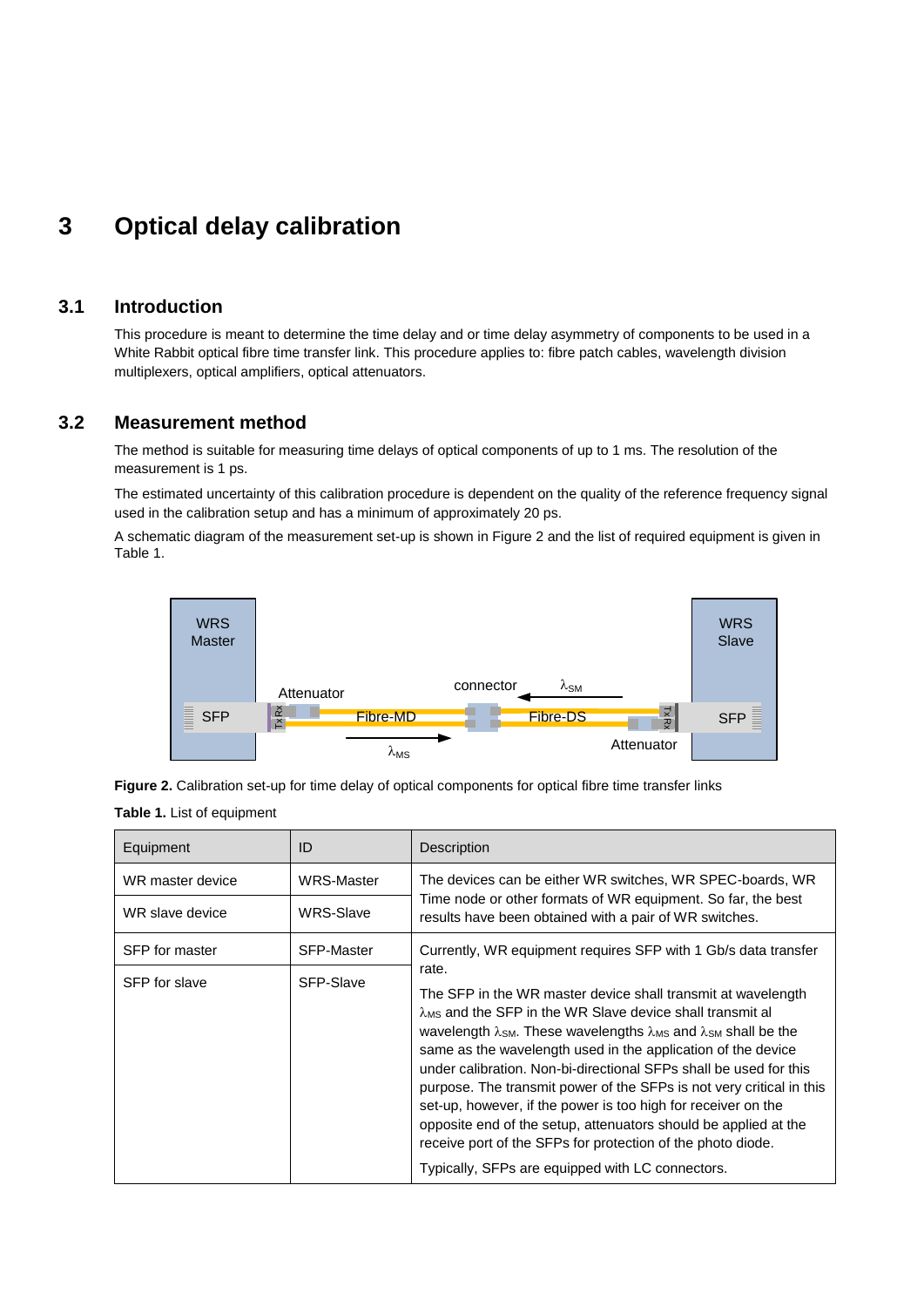| 2x duplex fibre patch<br>cord                 | Fibre-MD<br>Fibre-DS | 2 Duplex single mode fibres, with LC/UPC connectors on one<br>end, and on the other end, connectors that match the device to<br>be calibrated. The length of the fibre patch cords is not very<br>critical; approximately 1 m to 2 m is recommended. |
|-----------------------------------------------|----------------------|------------------------------------------------------------------------------------------------------------------------------------------------------------------------------------------------------------------------------------------------------|
| Fibre connector                               | Fibre connector      | Optical fibre through adapter. The type of connector on this<br>adapter shall match the connector type of the device to be<br>calibrated.                                                                                                            |
| Optional: Attenuator 2x                       | Attenuator           | 2 optical attenuators of nominally the same value. The value<br>depends on the output power of the SFP transmitters and the<br>maximum allowed input power of the SFP receivers.                                                                     |
| Optional: Mechanically<br>tuneable attenuator | (not shown)          | For the calibration of an optical amplifier, inserting a mechanically<br>tuneable attenuator in addition to the fixed attenuator is required<br>to compensate for the gain of the amplifier.                                                         |
| Optical power meter                           | (not shown)          | Optical power meter to measure the output power and input<br>power of the SFPs.                                                                                                                                                                      |
| Optional: Reference<br>clock                  | (not shown)          | 10 MHz and 1PPS reference signals from a reference oscillator or<br>timescale realisation to be provided to the WRS-master for<br>operation in grandmaster mode.                                                                                     |
| Optional: Reference<br>frequency counter      | (not shown)          | In case the WRS-master is operated in free-running master<br>mode, a calibrated frequency counter shall be used to measure<br>the frequency offset of the master oscillator.                                                                         |
| Computer                                      | (not shown)          | A computer connected to the management port of the WRS-slave<br>for collecting the measurement data.                                                                                                                                                 |

The method of measurement is based on the measurement of a round-trip-time (*rtt*) of the WR signals from the WRS-master to the WRS-slave and back to the WRS-master. The measurement is first performed with the setup as shown i[n Figure 2](#page-10-0) to determine the delay of the calibration setup itself. In the second step, the fibre connector is replaced by the device under test (DUT) as shown in [Figure 3](#page-12-0) and [Figure 4.](#page-12-1) The delay of the DUT is found from the difference in round-trip-time between the second and the first measurement.

For collecting data from the WR device, it is recommended to follow the instructions in the user's manual [\[2\],](#page-34-4) [\[3\].](#page-34-5) For example, when using a WR switch in combination with a Windows computer, PuTTY software can be used, either via the Ethernet management port of the WR switch or via the USB serial port of the WR switch.

For subsequent data processing, your favourite data processing tools can be used.

The customer should specify explicitly at which wavelength the calibration shall be performed, and whether the device is intended for CWDM or DWDM networks.

In case of the calibration of the delay of an amplifier, the nominal optical input power and nominal gain shall be specified.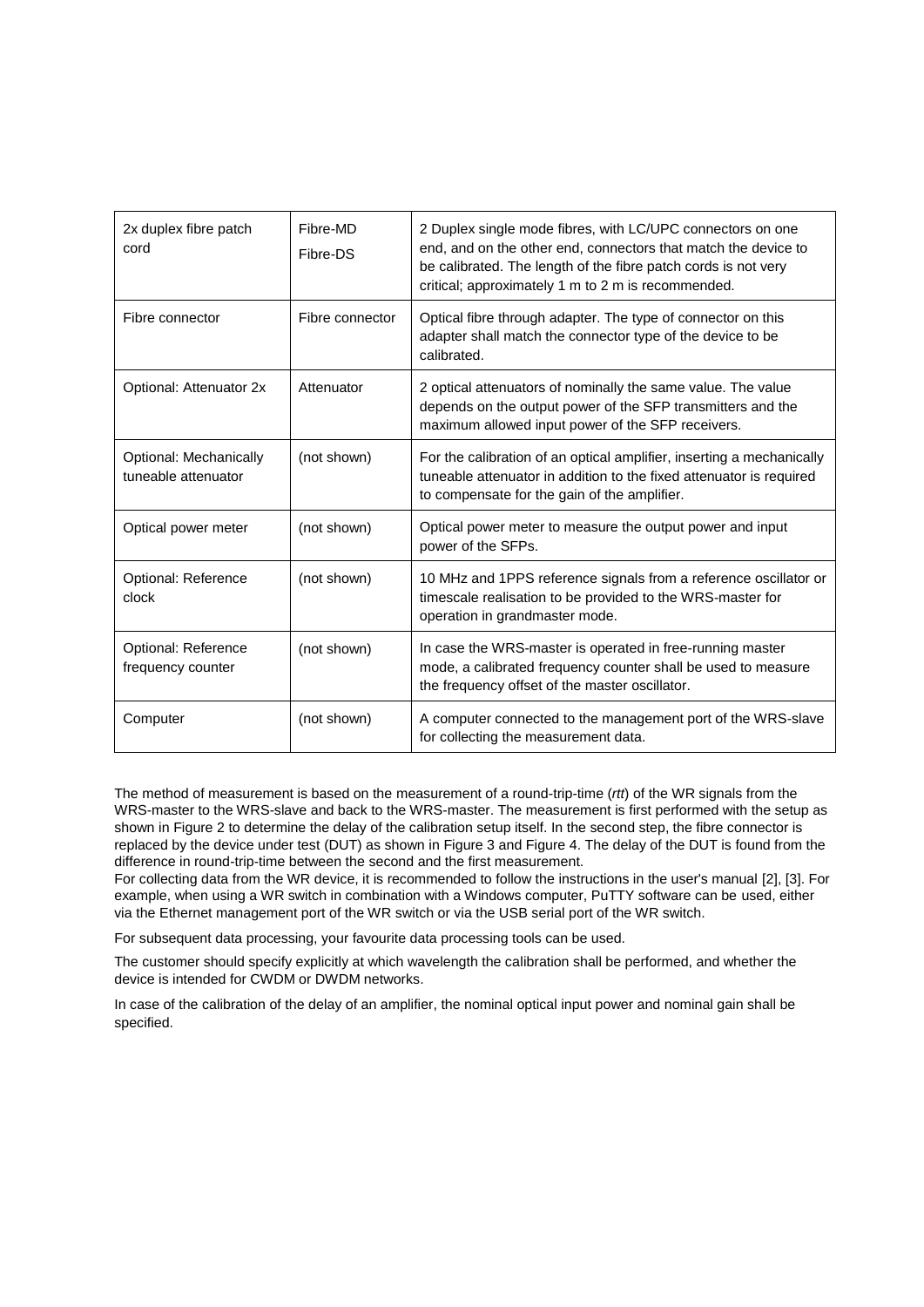

**Figure 3.** Set-up for DUT delay calibration at λ<sub>MS</sub>

<span id="page-12-0"></span>

**Figure 4.** Set-up for DUT delay calibration at λ<sub>SM</sub>

## <span id="page-12-1"></span>**3.3 Performing the calibration**

- in case of a WR grandmaster, verify that the master is locked

- in case of free running master, measure the frequency offset of the WR master oscillator with a calibrated frequency counter.

- Select appropriate SFPs with the required CWDM or DWDM wavelengths

- Insert the SFPs in the WR devices and measure the optical output power.

- Select appropriate attenuators. Check the minimum and maximum input power of the selected SFPs. Select the attenuators such that the receiver power is below the maximum input power and well above the minimum input power of the SFP receiver. Insert the attenuators into the receive ports of the SFPs.

For the delay calibration of an optical amplifier, insert a mechanically tuneable attenuator in the path in which the amplifier will be inserted and set the attenuator to minimum loss.

- Connect the SFP transmitters to the fibre patch cords as in [Figure 2.](#page-10-0) For calibration of an optical amplifier, include the tuneable attenuator.

- Measure the optical power at the fibre output and verify that the power level minus the attenuator loss is within the input range of the SFP receiver.

Connect the fibres to the receivers of the SFPs via the attenuators.

- Verify that the WR protocol starts by monitoring the data from the WR-slave. The servo status shall indicate TRACK\_PHASE.

*Monitoring of a WR switch can be done by connecting a PC to the WR switch via SSH and then run:* wr mon

*Use 'q' to stop wr\_mon.*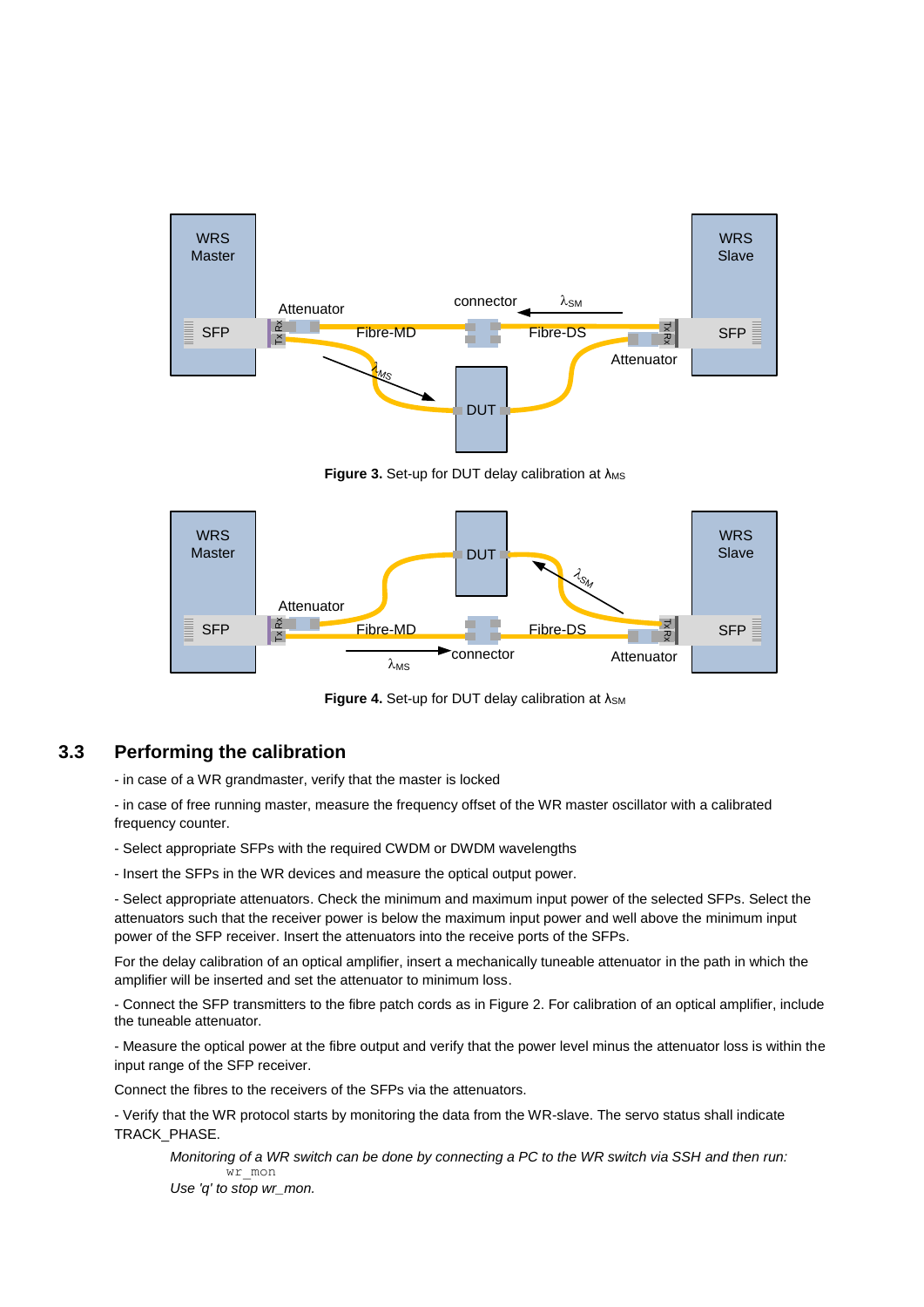- Start the data collection. It's recommended collecting at least 300 s of data, divided in 5 sets of 60 s. After each set of 60 s, disconnect and reconnect the fibre to restart the WR PTP protocol.

*On a Windows PC, use PuTTY to connect the PC to the WR switch via SSH and use the logging setting to store the data in file.*

*On a Linux PC, an SSH session can be directly from a command line terminal:* ssh root@<x.x.x.x>

*The data collection is started by issuing the command:* wr\_mon -ei

*The data collection is stopped by pressing the ESC-key.*

- Use your favourite data processing tools to extract the corrected round-trip-time (*crtt*) from the logged files. The computed average value is *d*offset and *s*(*d*offset) is the standard deviation in the measurements.

- Insert the DUT in the fibre path. Depending on the required wavelength, use the configuration as shown either in [Figure 3](#page-12-0) or in [Figure 4.](#page-12-1)

*Note on the delay calibration of optical amplifiers: The delay of the receiver in an SFP is power dependent. Therefore, it is important to attenuate the optical power coming from the amplifier to the same level as in the offset measurement. The attenuation can be done by means of a mechanically tuneable attenuator.*

- Restart the data collection and collect again at least 300 s of data, divided in 5 sets of 60 s.

- Extract the *crtt* again from the logged files. The computed average value is *d*meas and *s*(*d*meas) is the standard deviation in the measurements.

- The optical time delay of the DUT is:  $d_{\text{DUT}} = d_{\text{meas}} - d_{\text{offset}}$ 

## **3.4 Traceability**

The delay measurement described in this procedure is based on the difference between two *crtt* measurements. The *crtt* measurement is based on the frequency of the internal oscillator of the WR switch. This oscillator can be locked to an external oscillator.

Traceability of the time delay measure to the SI second is obtained from a calibrated reference timescale in case the WR master switch receives an input 1PPS and 10 MHz signal, and is configured in grandmaster mode. Alternatively, when the WR master is operating in free-run mode, the traceability can be obtained by measuring the 10 MHz output from the WR switch with a calibrated frequency counter.

## **3.5 Uncertainty calculation**

The optical time delay of the DUT is:

$$
d_{\text{DUT}} = d_{\text{meas}} \cdot d_{\text{offset}} \tag{1}
$$

The delay measurement *d* can be written as  $d = n / f$ 

*f* = frequency of the internal oscillator which is nominal 62.5 MHz; 1 / *f* = 16 ns.

 $n =$  the number of periods of the internal oscillator fit into the measured interval. With the digital dual mixer time difference (DDMTD) phase detector, the resolution of *n* is approximately 1/ (2<sup>14</sup>), which corresponds to a time delay of about 1 ps.

The uncertainty in the delay measurement,  $u(\theta)$ , has one absolute component  $u(d_{abs})$  related to the resolution of *n* and one relative component related to the uncertainty in the frequency of the internal oscillator *u*(*d*rel).

 $u(d_{\text{abs}})$ : The resolution of the phase detector of the DDMTD is (1 / 2<sup>14</sup>)  $\cdot$  (1 /  $f$ ) = 1 ps. Each delay measurement includes two DDMTD readings. Therefore, the combined uncertainty  $u(d_{\text{abs}})$  is estimated to be 2 ps.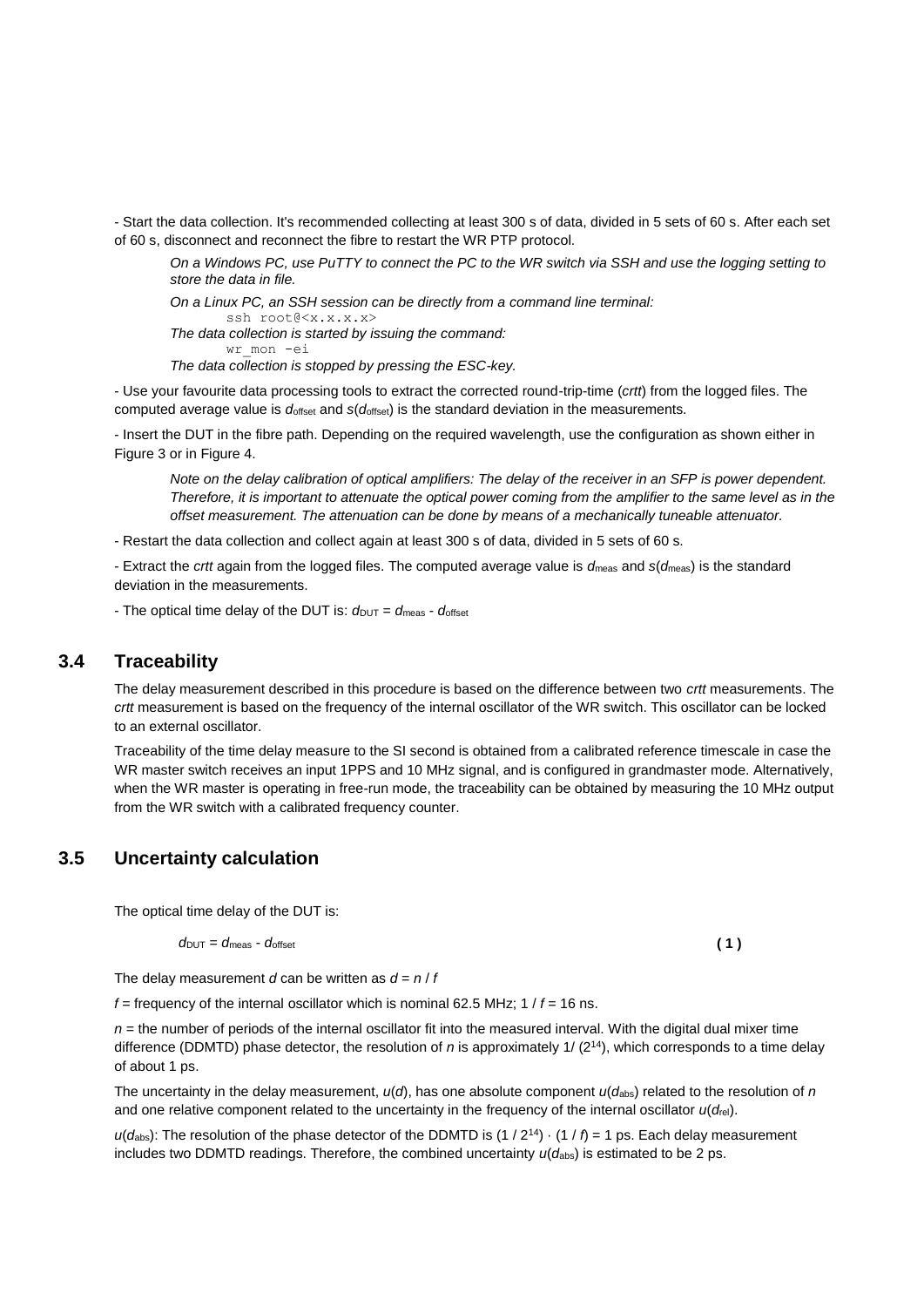*u*(*d*rel): The delay measure is derived from the frequency of the internal oscillator, running at 62.5 MHz. This oscillator can be either free running or locked to an external reference source (grandmaster mode). The relative uncertainty of the internal oscillator frequency depends on its lock status:

- free running:  $u(f) = u(d_{rel}) = 1 \times 10^{-7}$  Hz/Hz

- free running, but calibrated by frequency counter:  $u(f) = u(d_{rel}) = 1 \times 10^{-9}$  Hz/Hz
- lock to external reference (grandmaster mode):  $u(f) = u(d_{rel}) = 1 \times 10^{-11}$  Hz/Hz

| Quantity                          | Value |    | std. unc. |     | distribution | sensitivity |    | unc. contribution |             |
|-----------------------------------|-------|----|-----------|-----|--------------|-------------|----|-------------------|-------------|
| $d_{\mathsf{meas\_rel}}$          | 920   | ns | 1.00E-07  | s/s | normal       | 920         | ns | 0.000             | $\sqrt{ns}$ |
| $d_{\mathsf{meas}\_\mathsf{abs}}$ | 920   | ns | 0.002     | ns  | normal       |             |    | 0.002             | ns          |
| $d_{\rm offset\_rel}$             | 900   | ns | 1.00E-07  | s/s | normal       | 900         | ns | 0.000             | Ins         |
| $d_{\rm offset\_abs}$             | 900   | ns | 0.002     | ns  | normal       |             |    | 0.002             | $\ln s$     |
| $std(d_{\text{DUT}})$             |       |    | 2.00E-02  | ns  | normal       |             |    | 0.020             | $\ln s$     |
| $d$ <sub>DUT</sub>                | 20    | ns |           |     | tot. unc.    | $k=1$       |    | 0.020             | I ns        |
|                                   |       |    |           |     | Exp. Unc.    | $k=2$       |    | 0.040             | I ns        |

Notes for delay calibration of optical amplifiers.

The delay of the receiver in an SFP is power dependent. Therefore, it is important to attenuate the optical power coming from the amplifier to the same level as in the offset measurement. The attenuation can be done by means of a mechanically tuneable attenuator. The attenuation principle is based on a small air gap in an optical fibre. The width of the gap is variable. This attenuator is continuously adjustable and the influence of the attenuation setting on its delay is very small. For example, extending the gap from 0 mm to 1 mm has an effect on the delay datt of:

 $d_{\text{att}} = I_{\text{gap}} / c = 1 \times 10^{-3} \text{ m} / 3 \times 10^8 \text{ m/s} = 3 \times 10^{-12} \text{ s}.$ 

The estimate actual displacement is less than 1 mm, so the contribution of  $d_{\text{att}}$  is less than 3 ps.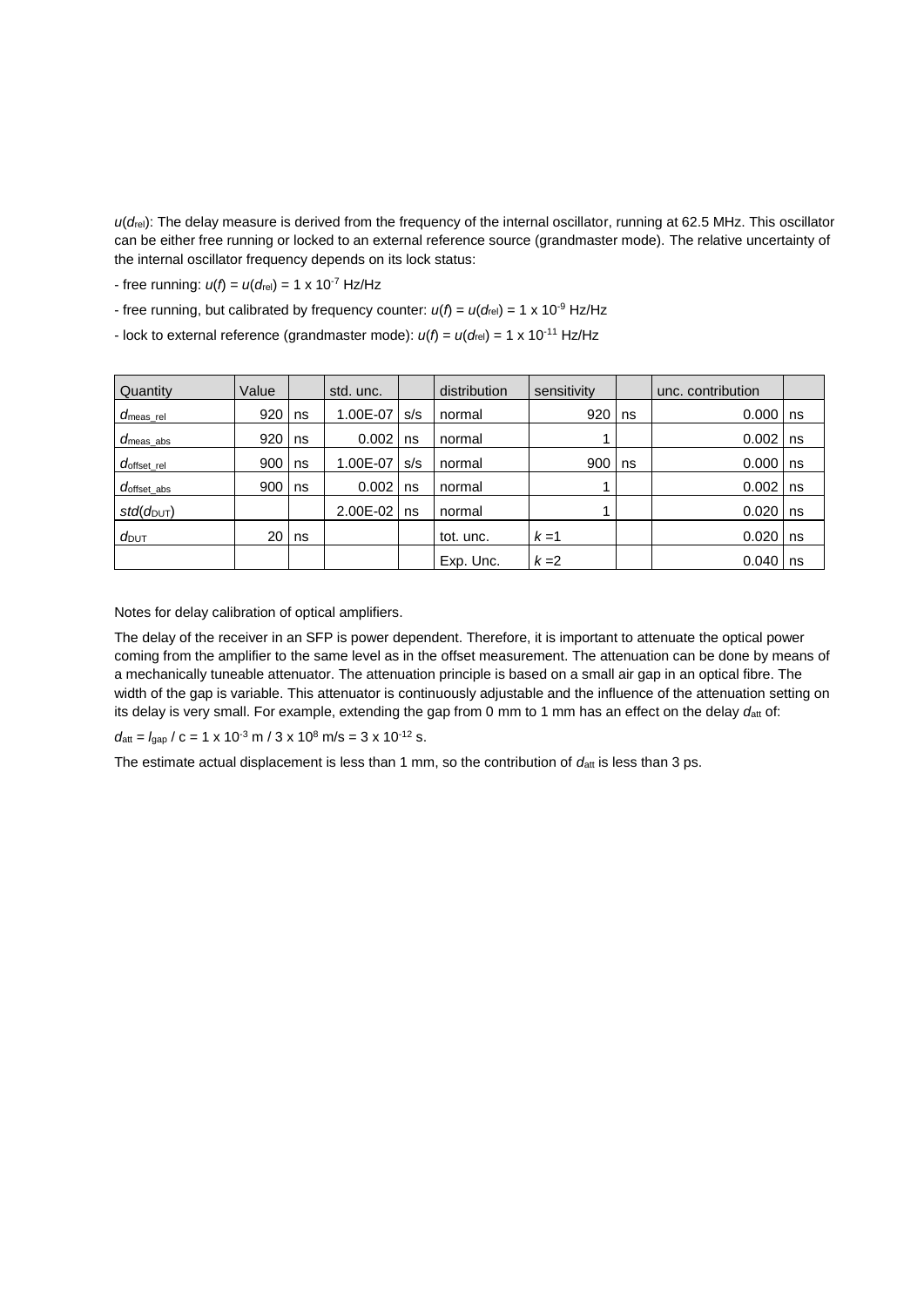## <span id="page-15-1"></span>**4 WR Switch and Time Node calibration**

## **4.1 Introduction**

This section discusses the delay calibration of WR equipment. This is mainly information taken from the dedicated WR calibration sections [\[8\]](#page-34-6) of the www.ohwr.org website and the calibration method should be the same as the one described in the WR calibration document [\[9\].](#page-34-7) This document will only discuss the relative calibration procedure for WR equipment; the absolute calibration procedure so far is not included.

With **WR equipment** or **WR Device** is meant: any device that supports WR synchronization over an optical link. This can be e.g. the WR Switch, the SPEC board, or any custom hardware made for a specific application. A WR Device can run as WR master or/and WR slave.

For the relative calibration, a **WR Calibrator pair** is defined as: any pair of WR master and slave devices selected from the available set that is used as a reference to calibrate the rest of the WR devices used in a synchronization system.

## **4.2 The calibration problem**

In sectio[n 3,](#page-10-2) it was already explained that the WR protocol uses round-trip time measurements for establishing twoway time transfer. In this section, further details of this round-trip time measurement are explained for understanding the specific need for calibrations to achieve accurate time transfer.

A WR link established between two devices is characterized with hardware delays and fibre propagation delays as presented i[n Figure 5.](#page-15-0) The fibre propagation delay of a short patch fibre can be determined with the method explained in section [3,](#page-10-2) so therefore one-way fibre delays  $\delta_{MS}$  and  $\delta_{SM}$  are here considered to be known. In this section about the calibration of WR device internal delays, it is assumed that the fibre used for connecting the WR slave to the master is short; e.g. 1 or 2 m. The fibre delays are constant for the duration of the calibration and the effect of fibre delay asymmetry is small enough to be neglected or is known and can be corrected for. (The detailed procedure to determine the fibre asymmetry parameter α for long fibre links will be discussed in section [5.](#page-22-0))



#### <span id="page-15-0"></span>**Figure 5.** WR link delay model

Each WR Master and WR Slave has some constant transmit and receive delays:

- $\Delta$ <sub>TXM</sub>: transmit delay of WR Master:
- Δ RXM: receive delay of WR Master
- Δ TXS: transmit delay of WR Slave
- Δ RXS: receive delay of WR Slave

They are the summed delays of SFP transceivers, PCB traces and electronic components as well as the delays inside the FPGA chip. Additional receive delay is also caused on both sides by aligning the recovered clock signal to the inter-symbol boundaries of the data stream. This is called the bitslide value and is marked in [Figure 5](#page-15-0) as:

 $ε<sub>M</sub>$  - bitslide of master receive path

 $\epsilon$  s - bitslide of slave receive path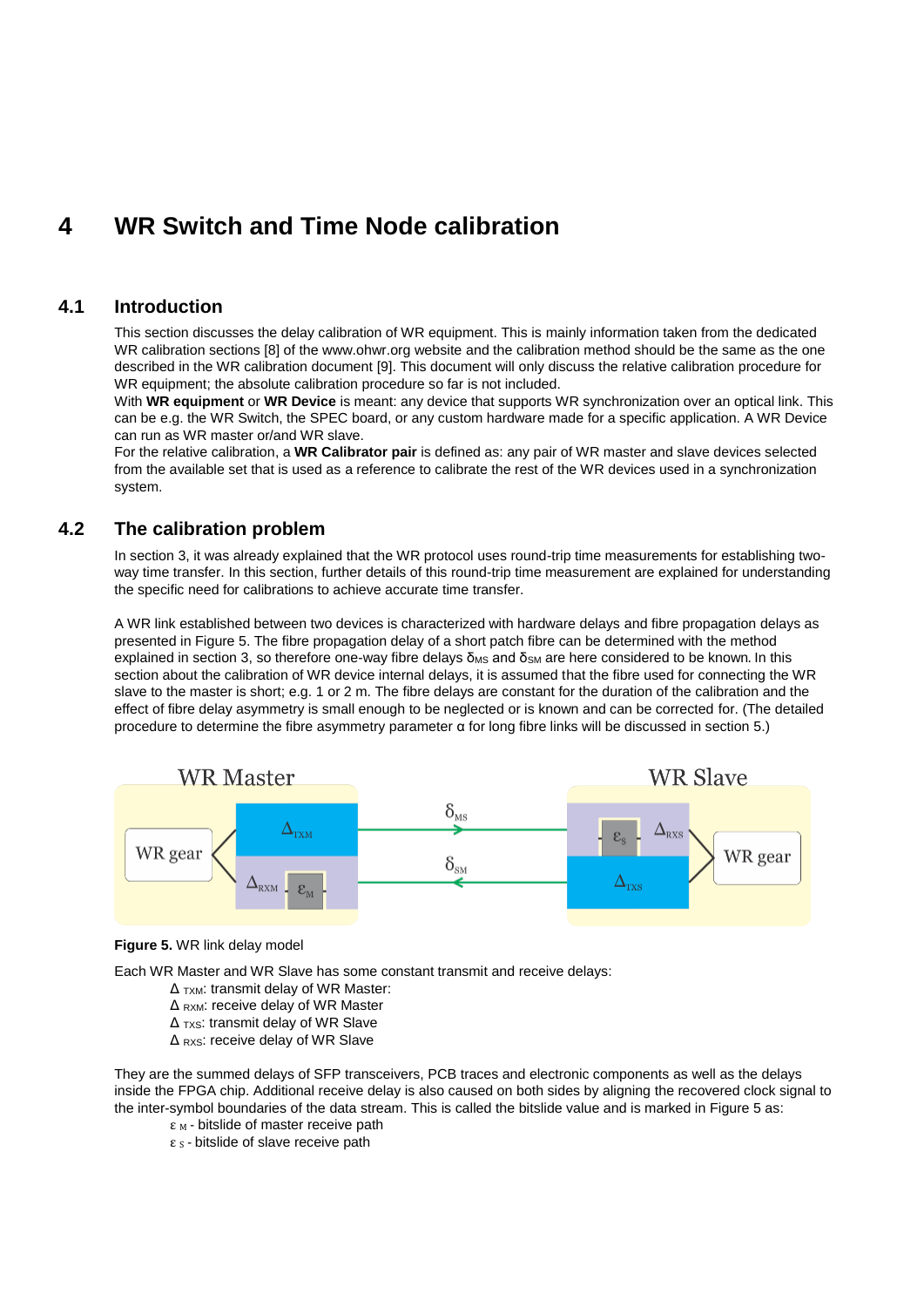Based on these parameters the round-trip delay  $(\Delta_{MM})$  is defined as the sum of all delay contributions described above:

$$
\Delta_{MM} = \Delta_{TXM} + \Delta_{RXS} + \varepsilon_S + \Delta_{TXS} + \Delta_{RXM} + \varepsilon_M + \delta_{MS} + \delta_{SM}
$$
 (2)

However, since the bitslide values can be easily obtained from the WR software, the calibration procedure described in this document uses a modified round-trip delay, without  $\epsilon_{\text{M}}$  and  $\epsilon_{\text{S}}$ :

$$
\Delta'_{MM} = \Delta_{MM} - \varepsilon_{M} - \varepsilon_{S} = \Delta_{TXM} + \Delta_{RXS} + \Delta_{TXS} + \Delta_{RXM} + \delta_{MS} + \delta_{SM}
$$
 (3)

In the synchronization process, the PTP daemon tries to calculate the current offset between the slave and master clock. For that, it needs a precise estimation of the one-way link delay which, using the described link model, is the sum of four contributions:

$$
\Delta \text{ms} = \Delta \text{txm} + \delta \text{ms} + \Delta \text{rxs} + \varepsilon \text{s}
$$
 (4)

The calibration procedure described in this document is required because the values of the hardware transmit and receive delays ( $\Delta$ TXM,  $\Delta$ RXM,  $\Delta$ TXS,  $\Delta$ RXS) are still unknown. This prevents from estimating  $\Delta$ MS as half of the round-trip MM, and therefore prevents from automatic alignment of the 1PPS output of the slave to the 1PPS output of the master.

## **4.3 Equipment requirements**

The calibration procedure described in this document makes no assumption on what kind of WR devices will be used as the reference WR Calibrator pair. However, there are a few general requirements listed below:

- the two WR devices to be selected as the reference WR Calibrator pair shall be two exactly the same WR devices, having the same PCB design, the same bitstream downloaded into the FPGA and using complementary SFP transceivers (the same producer, and matching Tx/Rx WDM wavelengths);
- all WR Devices (i.e. the Calibrator and devices under calibration) shall be capable of producing 1PPS output signals from their local clock and providing it through an on-board connector or test point;
- two coaxial cables of the same delay or different but known delays shall be used for connecting the 1PPS outputs of the WR devices to the time interval counter or oscilloscope, so that a correction can be made for all 1PPS difference measurements described in the document;
- a time interval counter, oscilloscope or any other device that is able to measure time intervals of less than 1 ns for measuring 1PPS time differences.

#### Initial state

Initially, none of the transmit / receive delays or asymmetry of WR devices are known. Therefore, the values of appropriate parameters should be set to 0 in the configuration file of all nodes and switches which will be calibrated. In the WR PTP Core (for WR SPEC) this can be done by modifying the SFP database and setting  $\Delta_{TX}$ ,  $\Delta_{RX}$  and  $\alpha$ values to 0 for all supported transceivers.

For the WR switch, please, modify the */wr/etc/dot-config* file on the switch as shown in the example below.

#### **Firmware v5.0 / Hardware v3.4 / v3.3 (7Solutions and Creotech)**

```
#
# Port Timing Configuration
#
CONFIG_PORT01_PARAMS="name=wri1,proto=raw,tx=0,rx=0,role=slave,fiber=0" 
CONFIG_PORT02_PARAMS="name=wri2,proto=raw,tx=0,rx=0,role=master,fiber=0" 
#
# SFP and Media Timing Configuration
#
CONFIG SFP00 PARAMS="vn=Axcen Photonics,pn=AXGE-1254-0531,tx=0,rx=0,wl txrx=1310+1490"
CONFIG SFP01 PARAMS="vn=Axcen Photonics, pn=AXGE-3454-0531, tx=0, rx=0, wl txrx=1490+1310"CONFIG_FIBER00_PARAMS="alpha_1310_1490=0"
```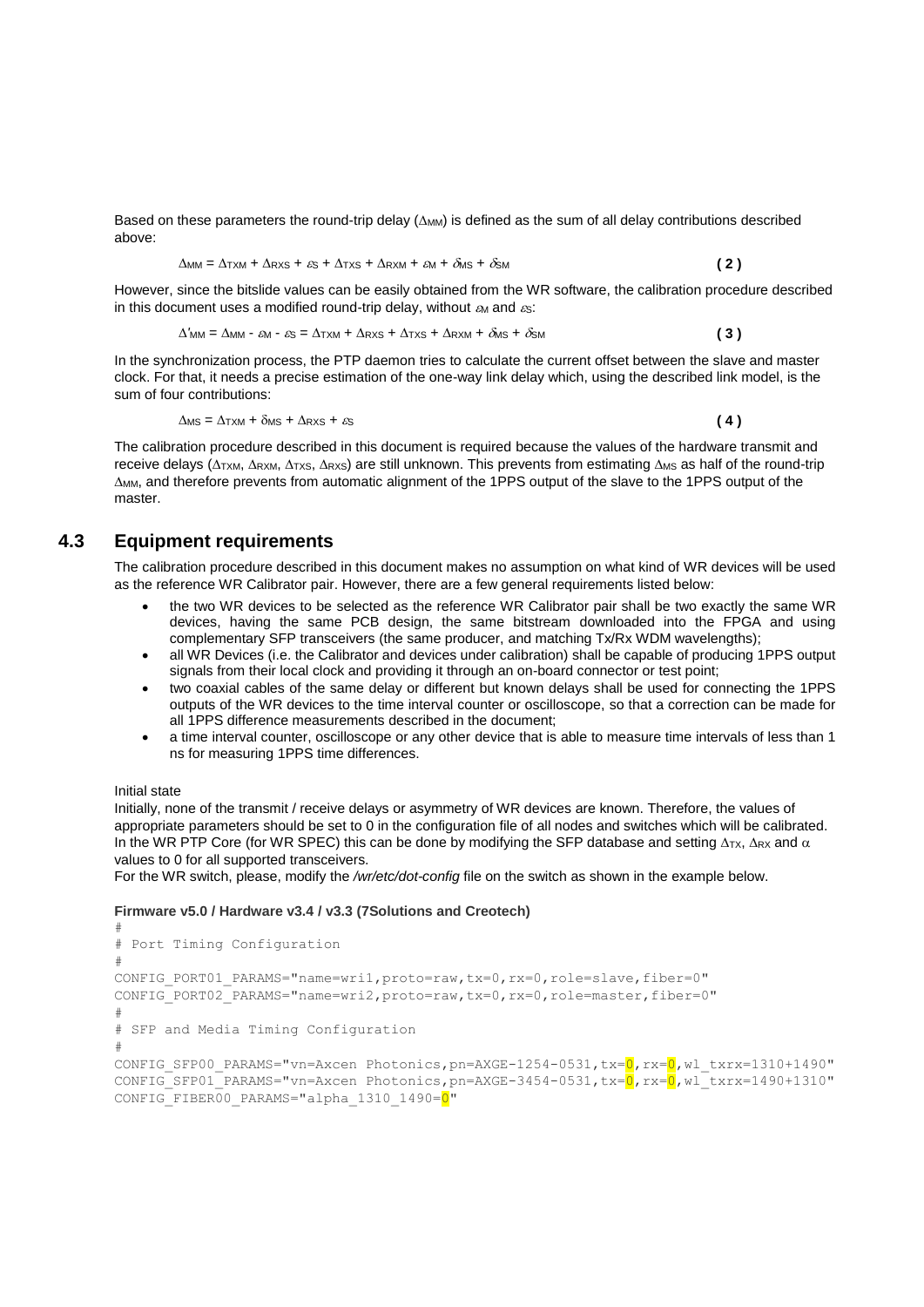## **4.4 Reference WR Calibrator calibration**

Having the parameters of fibre  $\delta_f$  measured, a WR Calibrator pair has to be selected among the set of available WR devices. The only constraint for the selection is having two instances of the same device for the calibration procedure described here. They must have the same PCB layout and the same FPGA bitstream.

To determine the transmit and receive delays ( $\Delta$ TX,  $\Delta$ RX) of the WR Calibrator, one of the connections shown in [Figure 6](#page-17-0) has to be established. Set-up A is used for bi-directional SFPs and set-up B is used for non-bi-directional SFPs as would be used for establishing a long WR link. (Note that in set-up B two identical attenuators are included at the Rx ports in case the transmit power from the lasers is too high for a direct connection.)



<span id="page-17-0"></span>**Figure 6.** Set-ups for measuring reference WR Calibrator delays. Set-up A uses a single fibre for bi-directional SFPs and set-up B uses a duplex fibre for non-bi-directional SFPs.

1. Since both master and slave are exactly the same devices (the same FPGA bitstreams, PCB layout, complementary SFPs from the same producer) the sum of their TX and RX latencies is assumed to be equal:

$$
\Delta_{\text{TXM}} + \Delta_{\text{RXM}} = \Delta_{\text{TXS}} + \Delta_{\text{RXS}} \tag{5}
$$

This means that the total transmit + receive delay caused by each of those devices can be determined by simply dividing the round trip delay without the RX bitslides values and the fibre round-trip delay by a factor of 2:

$$
\Delta \text{txm} + \Delta \text{rxm} = \Delta \text{txs} + \Delta \text{rxs} = (\Delta' \text{mm} - \delta \text{ms} - \delta \text{sm}) / 2
$$
 (6)

Starting from the initial state with all  $\Delta_{TX}$  and  $\Delta_{RX}$  values set to zero,  $\Delta'_{MM}$  can be read from the WR device as *crtt*.

2. Naturally, the reference WR Calibrator has some internal asymmetry, which means that  $\Delta_{TX} \neq \Delta_{RX}$ . There are two ways to determine the exact values of  $\Delta$ <sub>TX</sub> and  $\Delta$ <sub>RX</sub>.

- It can be done either by establishing a WR link with a WR Device having a well-known internal asymmetry which is not available since all other devices will be calibrated with respect to the reference WR Calibrator;

- or, it can be done by taking apart the Calibrator and measuring the delays of PCB traces, electronic components, SFP transceivers - that is possible, not trivial at all, and raises many other problems like measuring the delay between the SFP electrical input and its optical output and measuring the delay inside the FPGA chip.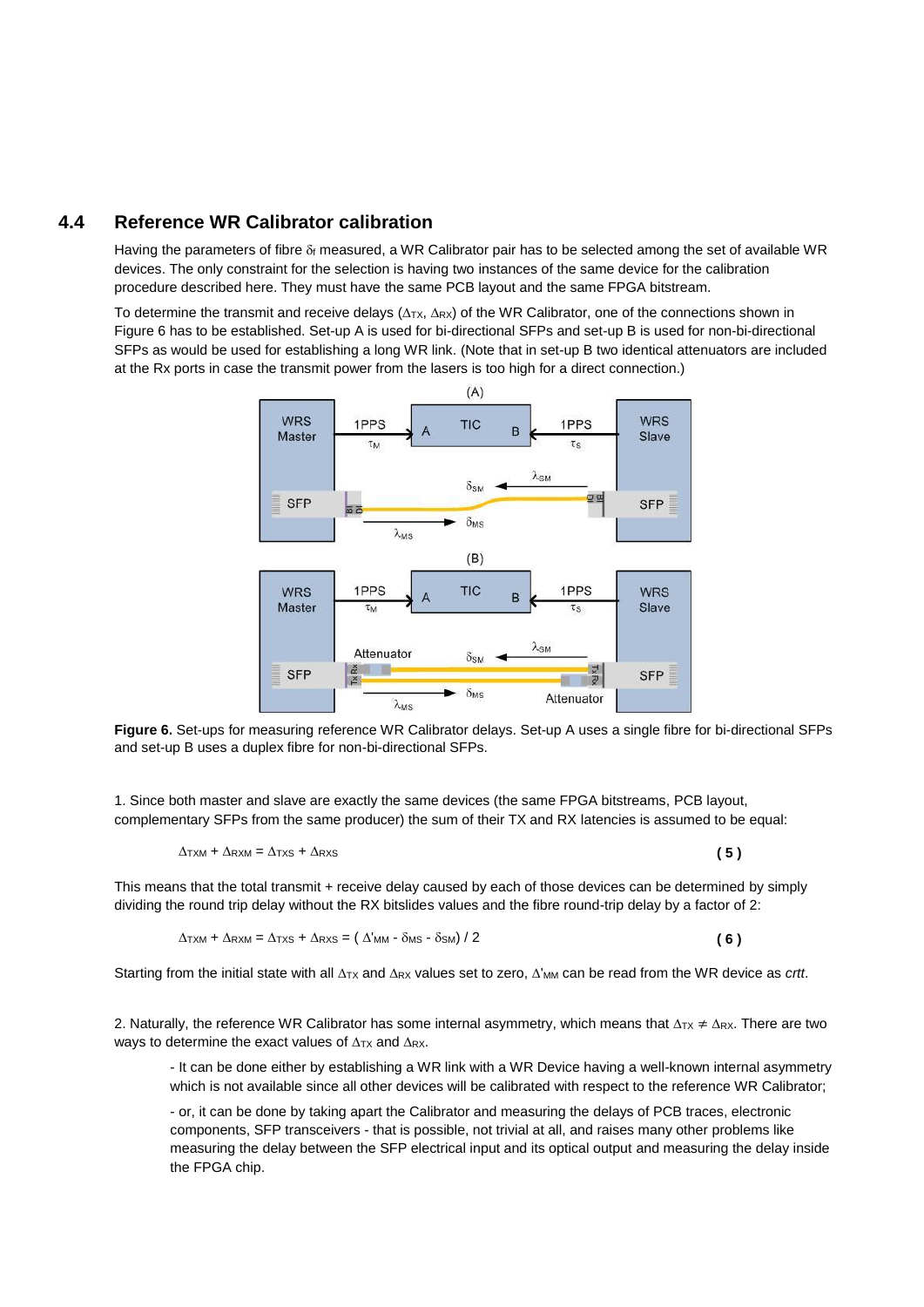Therefore, at this point an assumption is made that the WR Calibrator has no asymmetry:

$$
\Delta_{TX} = \Delta_{RX} \tag{7}
$$

This means that as a first estimate, the parameters describing the transmit and receive delays of both WR Calibrator devices are set in the configuration to:

$$
\Delta_{TX\_est} = \Delta_{RX\_est} = \frac{crtt - \delta_{MS} - \delta_{SM}}{4}
$$
 (8)

3. Configure WR Calibrator devices with the estimated  $\Delta_{TX\_est}$  and  $\Delta_{RX\_est}$  values. This is done, either by modifying the /wr/etc/dot-config file for WR switches or by modifying the SFP database for the WR PTP Core.

After inserting these parameters in the configuration, the difference between the 1PPS signal from the master and the 1PPS signal from the slave can be measured with an oscilloscope or a time interval counter (TIC). The difference, after correcting for the 1PPS cable delays is expected to be within 1 ns.

4. For fine-tuning of the parameters, with the set-up from [Figure 6,](#page-17-0) collect the TIC measurements from 5 series of measurements of about 5 minutes (300 samples) and before each series restart the PTP daemon. Compute the averages of all TIC values.

Note: *In this step of the calibration, it is crucial to take into account the trigger level of the TIC and the internal offset of the TIC. The trigger level selected during the calibration shall be used for all* further use of the calibrated devices. For our experience, well-reproducible results can be obtained *at a trigger level of 0.5 V.* 

*The internal offset of the TIC (or oscilloscope) shall either be calibrated and corrected for, or shall be eliminated from the measurement by exchanging the 1PPS signals at the input of the counter.*

$$
TIC_{MS} = \frac{(TIC_{MS} + TIC_{offset}) - (TIC_{SM} + TIC_{offset})}{2}
$$

The new parameter values can now be determined from:

$$
\Delta_{TXM} = \Delta_{TXM\_est} + \frac{1}{2} \left( TIC_{MS} + (\tau_M - \tau_S) \right)
$$
  
\n
$$
\Delta_{RXM} = \Delta_{RXM\_est} - \frac{1}{2} \left( TIC_{MS} + (\tau_M - \tau_S) \right)
$$
  
\n
$$
\Delta_{TXS} = \Delta_{TXS\_est} - \frac{1}{2} \left( TIC_{MS} + (\tau_M - \tau_S) \right)
$$
  
\n
$$
\Delta_{RXS} = \Delta_{RXS\_est} + \frac{1}{2} \left( TIC_{MS} + (\tau_M - \tau_S) \right)
$$
 (9)

where *TIC<sub>MS</sub>* is the average TIC reading with the 1PPS signal from the master connected to channel A and the 1PPS signal from the slave connected to input channel B,

and where  $\tau_M$  and  $\tau_S$  are the 1PPS coaxial cable delays from respectively the master and the slave.

#### **Proof:**

If *T<sup>M</sup>* and *T<sup>S</sup>* are the timescales from the 1PPS outputs of the WR master and WR slave respectively, the relation between these two is described by:

$$
T_S = T_M - \Delta_{TXM} - \delta_{MS} - \Delta_{RXS} + \frac{1}{2}crtt + \Delta_{TXM\_est} + \Delta_{RXS\_est}
$$

Taking into account the 1PPS cable delays:

$$
(T_S - \tau_S) = (T_M - \tau_M) - \Delta_{TXM} - \delta_{MS} - \Delta_{RXS} + \frac{1}{2}crtt + \Delta_{TXM_{est}} + \Delta_{RXS_{est}} + (\tau_M - \tau_S)
$$

So, the measured time difference from a TIC or oscilloscope is: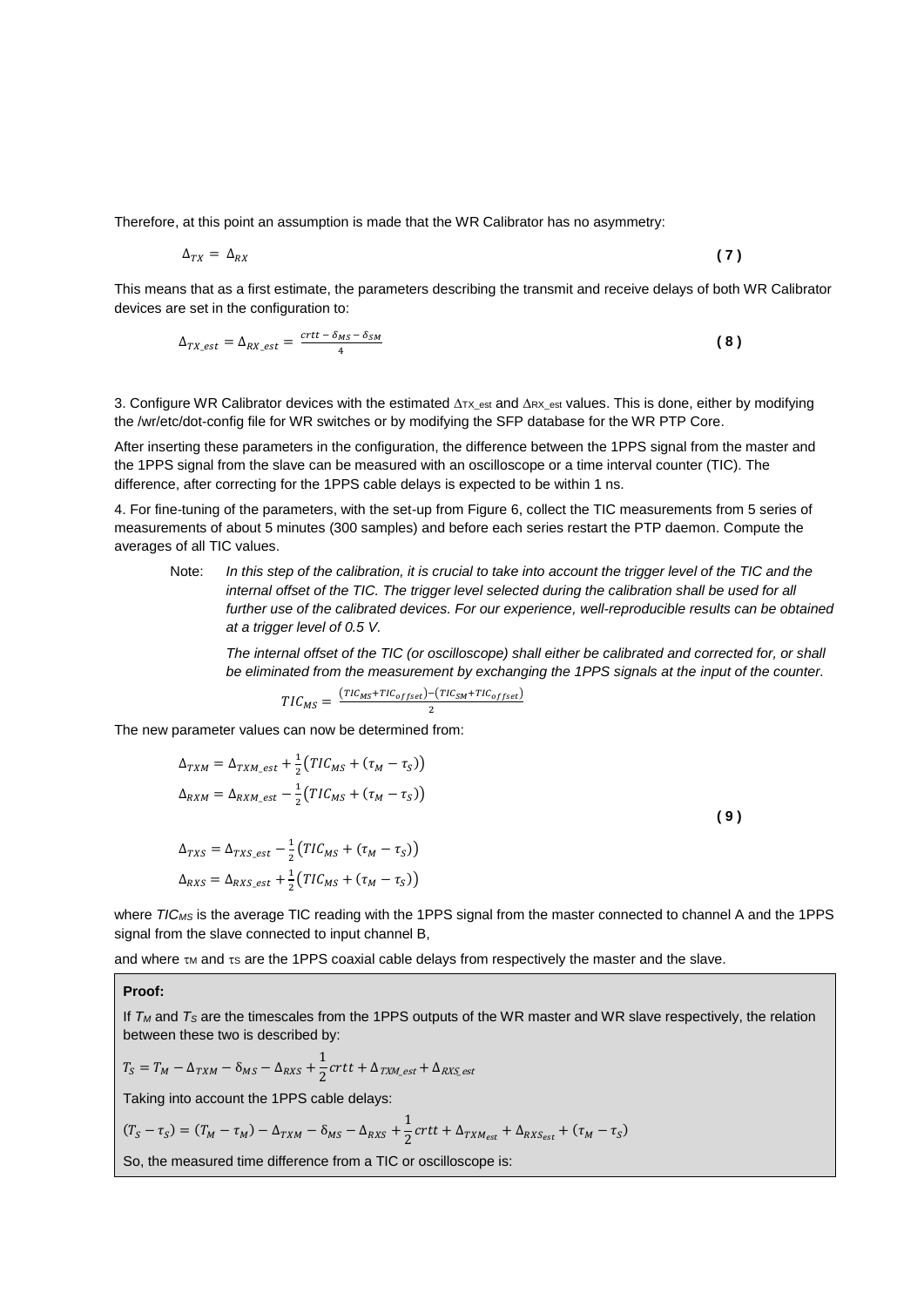$TIC_{MS} = (T_M - \tau_M) - (T_S - \tau_S) = +\Delta_{TXM} + \delta_{MS} + \Delta_{RXS} - \frac{1}{2}$  $\frac{1}{2}$  crtt –  $\Delta_{TXM\_est}$  –  $\Delta_{RXS\_est}$  –  $(\tau_M - \tau_S)$ where  $\delta_{MS} = \frac{1}{2}$  $\frac{1}{2}$ *crtt*, because the asymmetry on the short fibre is negligible. Thus:  $TIC_{MS} = +\Delta_{TXM} + \Delta_{RXS} - \Delta_{TXM\_est} - \Delta_{RXS\_est} - (\tau_M - \tau_S)$ or after rearranging:  $TIC_{MS} + (\tau_M - \tau_S) = (\Delta_{TXM} - \Delta_{TXM\_est}) + (\Delta_{RXS} - \Delta_{RXS\_est})$ Assuming  $(\Delta_{TXM} - \Delta_{TXM\,est}) = (\Delta_{RXS} - \Delta_{RXS\,est})$ :  $(\Delta_{TXM} - \Delta_{TXM\_est}) = (\Delta_{RXS} - \Delta_{RXS\_est}) = \frac{1}{2}$  $\frac{1}{2}(TIC_{MS} + (\tau_M - \tau_S))$ and  $(\Delta_{TXS} - \Delta_{TXS\_est}) = (\Delta_{RXM} - \Delta_{RXM\_est}) = -\frac{1}{2}$  $\frac{1}{2}(TIC_{MS} + (\tau_M - \tau_S))$ 

5. Configure the WR Calibrator devices with the new  $\Delta_{TX}$  and  $\Delta_{RX}$  values.

After inserting these new parameters, the TIC reading (taking into account the offset) should be typically within ±50 ps. This is currently the best accuracy that can be achieved for the relative calibration of a reference WR calibrator pair.

Note: *It is possible to create a reference WR Calibrator pair with devices that are not identical. However, in this case the sum of*  $\Delta_{TX}$  *and*  $\Delta_{RX}$  *of the devices are most probably unequal. Therefore, the values of*  $\Delta_{TX}$  *and*  $\Delta_{RX}$  *and the sum of these values found in the calibration procedure may be very different from the real values. Nevertheless, if all master devices in the system are calibrated against the reference WR Calibrator slave, and all slave devices are calibrated against the reference WR Calibrator master, the synchronization of all devices in the network will be consistent.*

## **4.5 Derived WR Device calibration**

Having the WR Calibrator selected among the available WR devices, and the fibre cable used in the previous steps (with known propagation delay  $\delta$ <sub>MS</sub> and  $\delta$ <sub>SM</sub> and asymmetry small enough to be neglected), the calibration of all other devices that will be included in the WR Network can be started.

The set-up remains the same as in [Figure 6,](#page-17-0) but either the WR master or the WR slave calibrator is replaced with another device with unknown  $\Delta_{TX}$  and  $\Delta_{RX}$  parameters.

1. Connect the Calibrator to an unknown WR device under test (DUT) using the fibre with the known delay measured earlier. Remember to use an appropriate SFP transceiver on each side depending on whether your DUT is supposed to run as a WR master or a WR slave. If the flexibility is required of selecting master/slave mode later through device configuration, the calibration procedure described below should be performed twice - with the SFP that will be used in master mode, and the SFP that will be used in slave mode.

Set the initial values of  $\Delta$ <sub>TX</sub>,  $\Delta$ <sub>RX</sub> and  $\alpha$  of the DUT to zero.

2. Run the monitoring software on the slave node and record the corrected round-trip time *crtt* and the fixed delays of both master and slave ( $\Delta$ TXM,  $\Delta$ RXM,  $\Delta$ TXS,  $\Delta$ RXS). The reported transmit delay  $\Delta$ TX for the DUT is the value from its initial state, which is zero. The value reported for the receive delay  $\Delta_{RX}$  is its initial value plus the current RX bitslide value  $\varepsilon$ . Considering that the initial value of  $\Delta_{RX}$  of the DUT was set to zero, the reported value is just  $\varepsilon$ .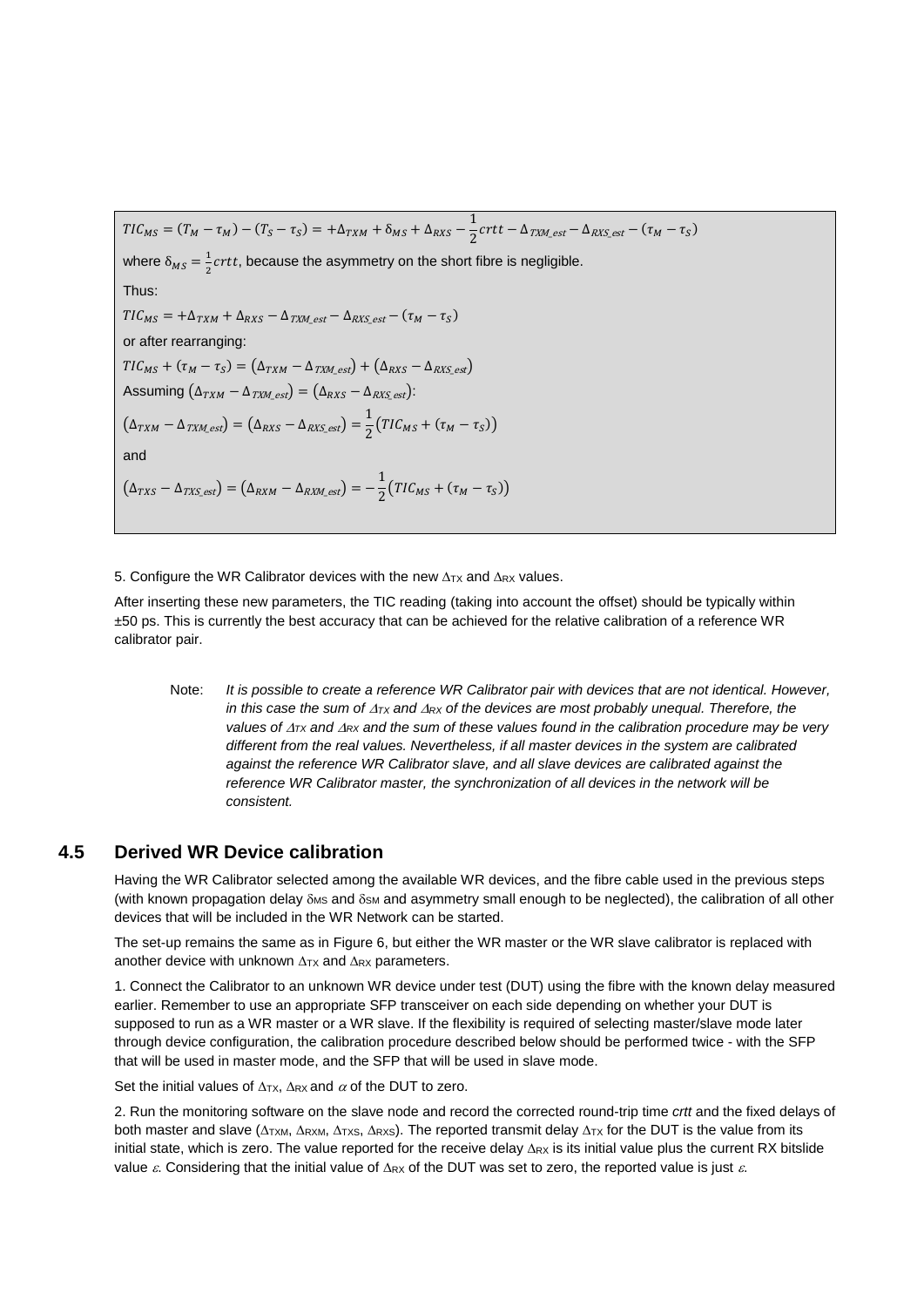3. Calculate the average (coarse) transmit and receive delays for the DUT device:

- for a slave DUT:

$$
\Delta_{TXS} + \Delta_{RXS} = crtt - (\delta_{MS} + \delta_{SM})
$$
\n
$$
\Delta_{TXSest} = \Delta_{RXSest} = \frac{1}{2}crtt - \frac{1}{2}(\delta_{MS} + \delta_{SM})
$$
\n(10)

- for a master DUT:

$$
\Delta_{TXM} + \Delta_{RXM} = crtt - (\delta_{MS} + \delta_{SM})
$$
\n
$$
\Delta_{TXMest} = \Delta_{RXMest} = \frac{1}{2}crtt - \frac{1}{2}(\delta_{MS} + \delta_{SM})
$$
\n(11)

4. Write the  $\Delta_{TX}$  and  $\Delta_{RX}$  delays to the configuration of the DUT and restart the PTP daemon so that it synchronizes again using the new values.

5. At this point the WR DUT knows the coarse values of the transmit and receive delays. The difference between the 1-PPS signals generated by the calibrator and the DUT can be measured with the TIC or oscilloscope and is probably still a few nanoseconds. That is because the transmit and receive delays are not equal (as the coarse values above). This asymmetry can be measured and used to correct the coarse values of  $\Delta_{TX}$  and  $\Delta_{RX}$ .

6. Measure the difference between the master and slave 1PPS output signals with a TIC or oscilloscope. For evaluation of the stability, it is recommended to perform at least 5 series of measurements of 300 s. Before each series, restart the PTP daemon. The corrected values for  $\Delta_{TX}$  and  $\Delta_{RX}$  are then given by:

- if the DUT is a WR slave:

$$
\Delta_{TXS} = \Delta_{TXS\_est} - (TIC_{MS} + (\tau_M - \tau_S))
$$
\n
$$
\Delta_{RXS} = \Delta_{RXS\_est} + (TIC_{MS} + (\tau_M - \tau_S))
$$
\n(12)

- if the DUT is a WR master:

$$
\Delta_{TXM} = \Delta_{TXM\_est} + (TIC_{MS} + (\tau_M - \tau_S))
$$
\n
$$
\Delta_{RXM} = \Delta_{RXM\_est} - (TIC_{MS} + (\tau_M - \tau_S))
$$
\n(13)

7. After putting the new delay values in the configuration of the WR Device, the PTP daemon can be restarted and this time the device will synchronize to the Calibrator with an offset below 50 ps.

8. This procedure has to be performed for all other WR Devices (WR Masters and WR Slaves) to be connected in the same network. When calibrating a WR Switch, this calibration procedure has to be performed for all relevant WR ports of the device.

### **4.6 Uncertainty evaluation**

The uncertainty of the WR device calibration is evaluated from the difference of the 1PPS output signals from the master and slave device after setting the appropriate values of  $\Delta_{TX}$  and  $\Delta_{RX}$  in both devices.

Systematic uncertainties in the 1PPS output differences can be minimized by doing one or two additional iterations of steps 6 and 7 in the previous section.

If the fibre link between the master and slave device is short (1 m or 2 m) the effect from the fibre delay asymmetry is small enough to be neglected.

Thus, the uncertainty in the calibration values  $\Delta_{TX}$  and  $\Delta_{RX}$  is mainly determined by the uncertainty from the TIC or oscilloscope and the difference of the 1PPS cable delays  $(\tau_M - \tau_S)$ .

A typically example of an uncertainty budget for a measurement with a time interval counter is given in [Table 2.](#page-21-0)

The uncertainty in the TIC is divided in two contributions: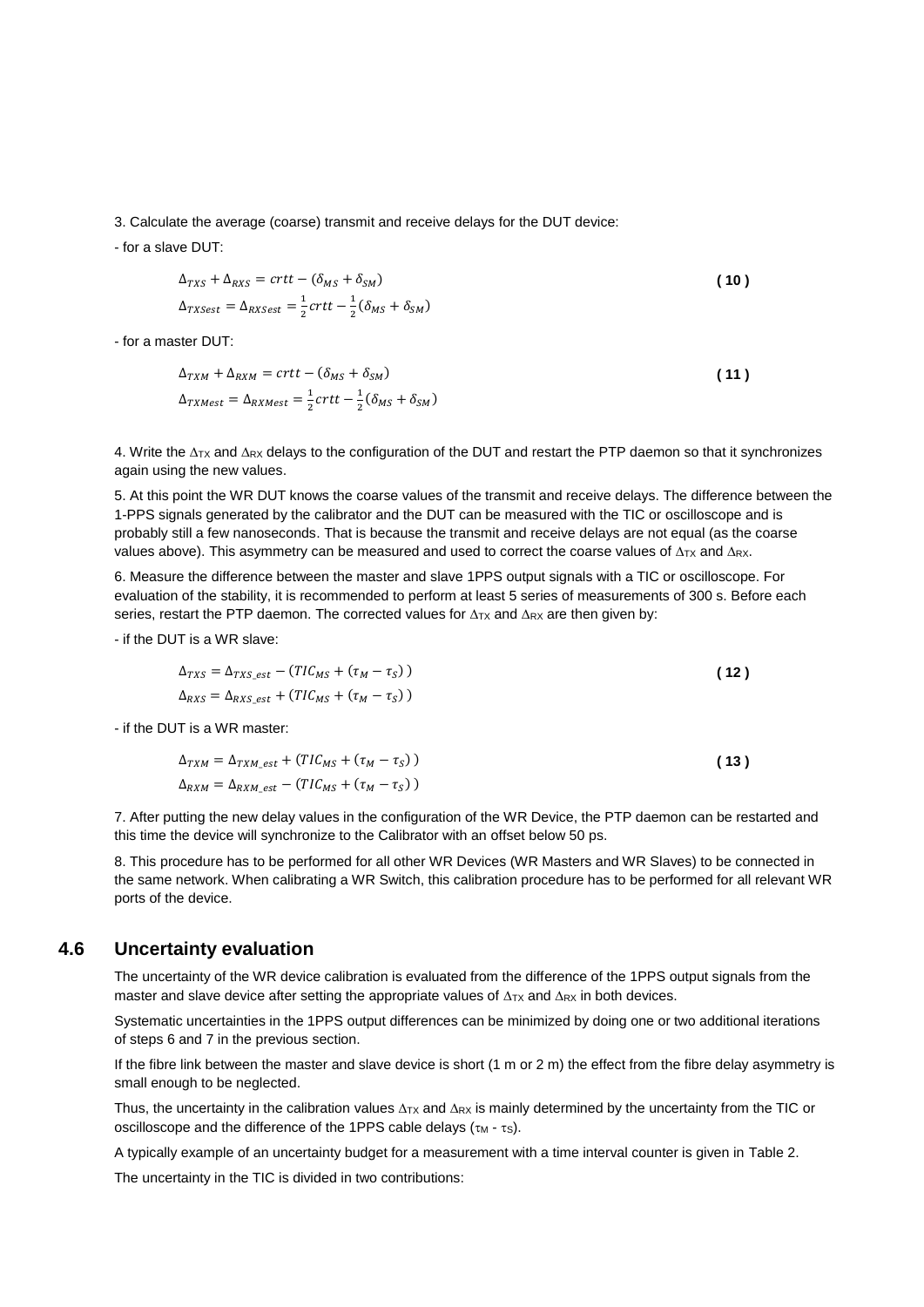There is an uncertainty in TICMS caused by the internal frequency offset in the TIC. This contribution is estimated to be very small: < 0.005 ns with a rectangular distribution.

The uncertainty for uncompensated offset in the TIC reading. This contribution is estimated to be less than 0.050 ns with a rectangular contribution.

Then there is an uncertainty from the 1PPS cable delay difference  $(\tau_M - \tau_S)$ . This uncertainty is estimated to be less than 0.010 ns, with a rectangular distribution.

And finally, there is a contribution from the fluctuations in the measurements. This contribution includes both the noise in the WR time transfer and the noise from the TIC. A typical value for the standard deviation  $\sigma(TIC_{MS})$  is 0.020 ns.

| Quantity                      | value       | std unc     | sensitivity         | contribution |
|-------------------------------|-------------|-------------|---------------------|--------------|
| <b>TICMS</b>                  | $0.030$ ns  | $0.003$ ns  | 1.000               | $0.003$ ns   |
| <b>TIC</b> offset             | 0.000<br>ns | 0.029<br>ns | 1.000               | 0.029<br>ns  |
| (τ <sub>M</sub> - τs)         | 0.000<br>ns | 0.006<br>ns | 1.000               | $0.006$ ns   |
| $\sigma(TIC_{MS})$            | 0.000<br>ns | 0.020<br>ns | 1.000               | 0.020<br>ns  |
| $\Delta$ TX - $\Delta$ TX est |             |             |                     |              |
| $\Delta$ RX - $\Delta$ RX est | 0.030<br>ns |             | Tot. unc. $(k = 1)$ | 0.036<br>ns  |
|                               |             |             | Exp. unc. $(k = 2)$ | $0.072$ ns   |

<span id="page-21-0"></span>**Table 2.** Example uncertainty budget for WR device calibration

In this case, the estimated uncertainty (95 % probability) is about 0.08 ns.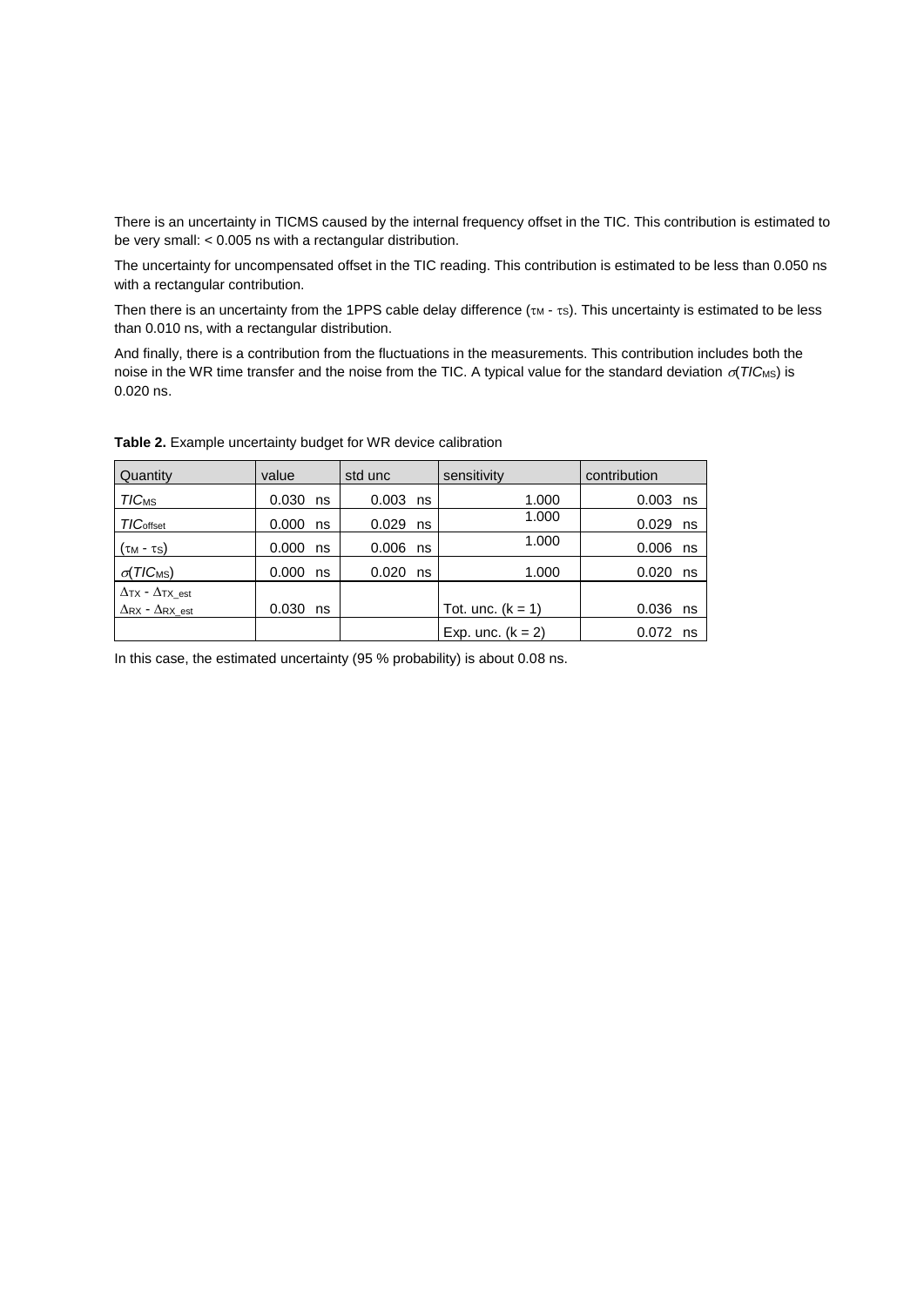## <span id="page-22-0"></span>**5 Fibre delay asymmetry calibration**

### **5.1 Introduction**

This chapter describes the calibration procedure for the fibre delay asymmetry coefficient for long distance WR links in which the WR master and slave are in different locations.

A WR link is a two-way time transfer link which consists a pair of WR devices, optical fibres and, if necessary, multiplexers/demultiplexers and optical amplifiers. One of the WR devices is a WR master and the other is a WR slave. To avoid significant delay differences between the forward and reverse path of the two-way time transfer, WR links are preferably implemented on a single fibre, using one wavelength for sending information from master to slave  $\lambda$ MS and another wavelength  $\lambda$ SM for sending information from slave to master. The wavelengths are selected different from each other to avoid false measurements of the *rtt* from back-reflected signals.

In order to transfer accurate time packets and recover the original WR master timestamps at the WR slave side, the one-way propagation latency in the link is estimated from a round-trip time (*rtt*) measurement and then compensated at the slave side by adjusting the phase. Besides the internal delays of the WR devices and the delays of multiplexers and demultiplexers, the fibre delay asymmetry needs to be taken into account to accurately determine the master-to-slave signal propagation delay.

Delay asymmetry in an optical fibre is mainly by caused chromatic dispersion; this is the effect that the velocity of light in the fibre depends on wavelength of the light. For long distance WR links in which the fibre delay asymmetry becomes significant, it is recommended to keep the spacing between  $\lambda_{\text{MS}}$  and  $\lambda_{\text{SM}}$  as small as possible.

### **5.2 Fibre delay asymmetry calibration method**

<span id="page-22-2"></span>The method for performing a fibre delay asymmetry calibration is based on performing two delay measurements in which the forward wavelength  $\lambda_{\text{MS}}$  and reverse wavelengths  $\lambda_{\text{SM}}$  are interchanged [\(Figure 7\)](#page-22-1).



<span id="page-22-1"></span>

To evaluate the time transfer difference between step A and step B, a direct measurement of the 1PPS output from the slave with respect to the 1PPS output from the master with a time interval count (TIC) is not possible because of the long distance in between. Therefore, besides the main WR link that is being calibrated, a reference WR link is created for providing a replica of the WR master 1PPS at the slave side [\(Figure 8\)](#page-23-0). This replica 1PPS of the master, WR Slave REF, can have a constant offset with respect to the original WR master 1PPS, but as long as the offset is stable during the measurements, it will not affect the asymmetry calibration result.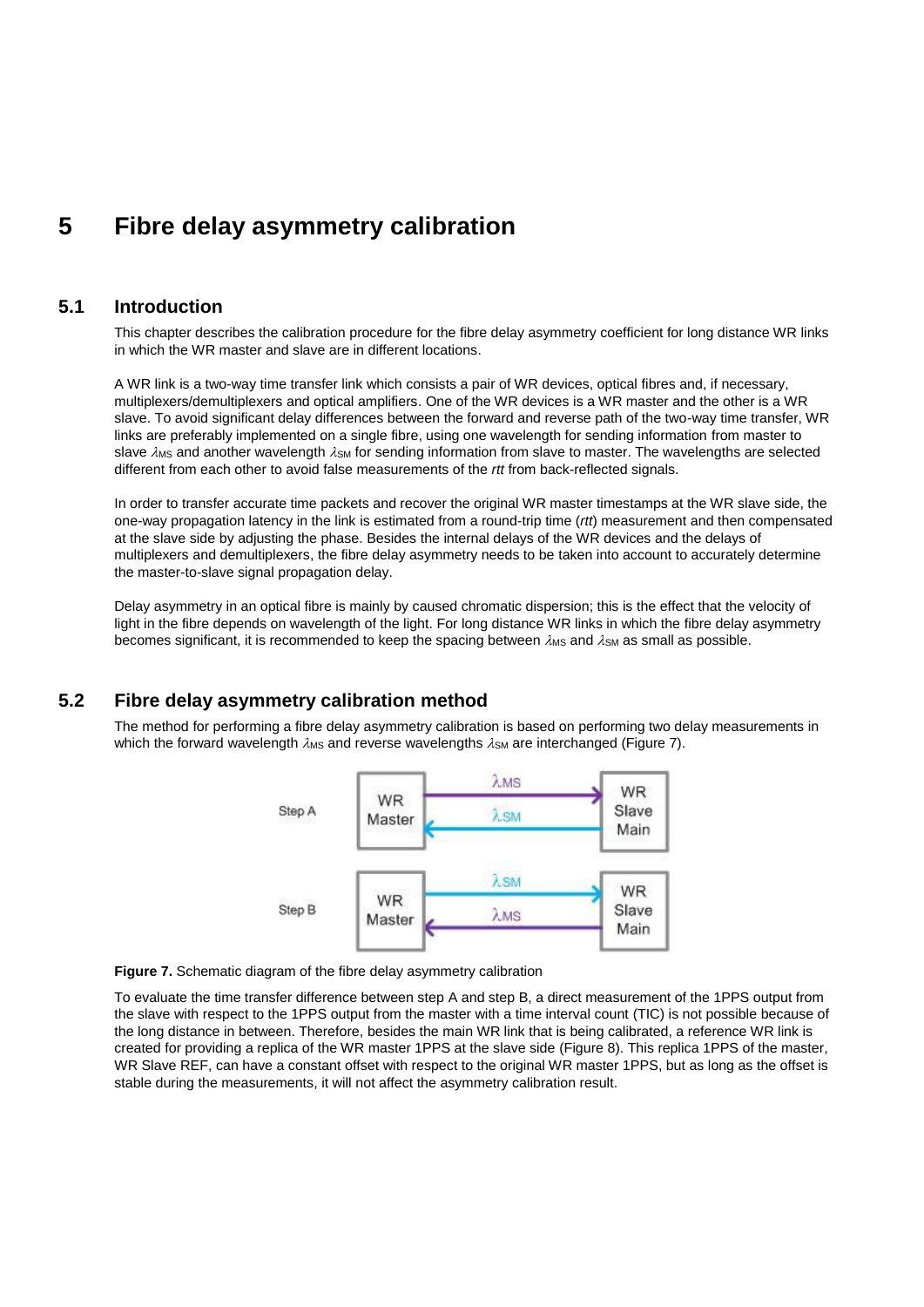

<span id="page-23-0"></span>**Figure 8.** Calibration principle with WR reference link as replica of the WR Master 1PPS

The WR protocol will automatically correct the 1PPS output signal of the WR slave to compensate for the path delay from the master to slave. The applied correction is half of the measured round-trip-time from master to slave and back to master (including corrections for internal instrument delays). This means that if the fibre delay from master to slave  $\delta_{MS}$  for wavelength  $\lambda_{MS}$  equals the fibre delay from slave to master  $\delta_{SM}$  for wavelength  $\lambda_{SM}$ , the 1PPS output from the WR slave would be perfectly aligned with the 1PPS output from the WR master. However, if  $\delta_{MS}$  is larger than  $\delta$ <sub>SM</sub>, the applied delay correction from the WR protocol is less than the actual  $\delta$ <sub>MS</sub> and therefore, the output 1PPS of the WR Slave is still a bit delayed with respect to the 1PPS output from the WR master. And, vice versa, if  $\delta$ <sub>MS</sub> is smaller than  $\delta$ <sub>SM</sub>, the applied delay correction from the WR protocol is more than the actual  $\delta$ <sub>MS</sub> and therefore, the output 1PPS of the WR Slave is a bit ahead of the 1PPS output from the WR master.

The fibre delay asymmetry parameter,  $\alpha$ , is available in the WR protocol to compensate for the delay difference and is defined b[y \( 14](#page-23-1) ):

$$
\alpha = \frac{\delta_{MS} - \delta_{SM}}{\delta_{SM}}
$$

<span id="page-23-1"></span> $(14)$ 

The  $\alpha$  parameter can be determined from the difference of the two TIC measurements in step 1 and step 2 of Figure [8](#page-23-0) and the corrected round-trip-time measurements.

## **5.3 Detailed calibration procedure**

The diagrams i[n Figure 9](#page-25-0) and [Figure 10](#page-26-0) show more detailed set-ups of [Figure 8](#page-23-0) for an example of a fibre delay asymmetry calibration. Here below, the steps are described for performing the calibration.

#### **Step 1: Calibration preparation**

Select the WR switch ports that will be used in step A and step B in the calibration. In our example, on both the master and the slave switch, port #01 is selected for step A of the measurement and port #02 is selected for step B of the measurement. The ports used for the reference link don't have to be calibrated.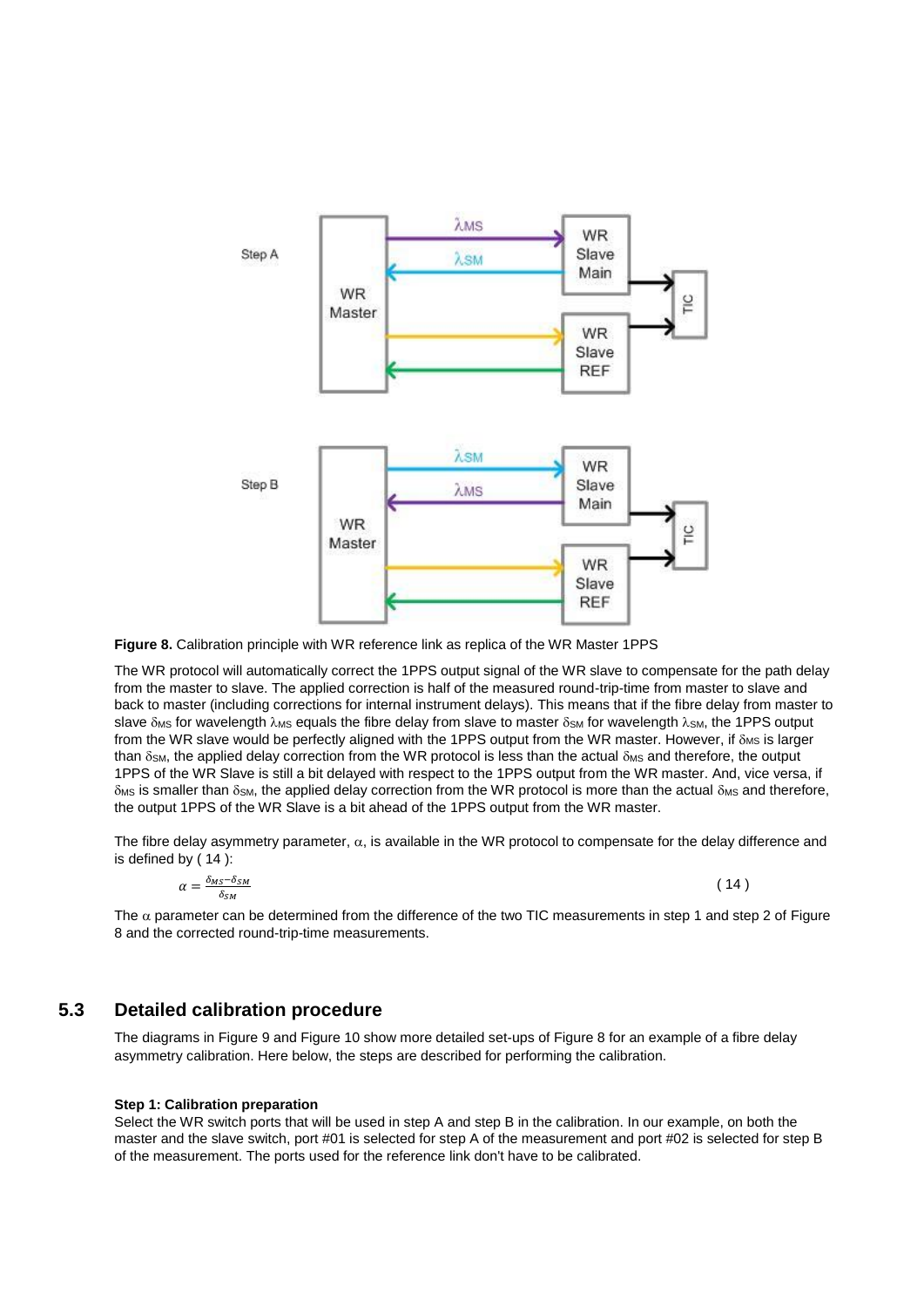Calibrate the selected WR switch port delays  $\Delta_{TXM_A}$ ,  $\Delta_{RXM_A}$ ,  $\Delta_{TXS_A}$ ,  $\Delta_{RXS_A}$  and  $\Delta_{TXM_B}$ ,  $\Delta_{RXM_B}$ ,  $\Delta_{TXS_B}$ ,  $\Delta_{RXS_B}$  used in the main link, using the procedure described in section [4.](#page-15-1) Note that all the WR Switch delays are calibrated with fixed 1 PPS output coaxial cables. An example of calibration results from ports of a pair of WR switches is given in [Table 3.](#page-24-0)

| <b>Step</b> | <b>WRS</b> | mode   | port | <b>SFP</b>       |           | $\lambda$ (nm) |                                     | $\Delta$ (ps) | $U(\Delta)$ (ps) |
|-------------|------------|--------|------|------------------|-----------|----------------|-------------------------------------|---------------|------------------|
| A           | WRS-18P    | Master | #01  | 1.25G SFP 1490nm | <b>TX</b> | 1490           | $\Delta_{\text{TXM}_A}$             | 226120        | 50               |
|             | sn. 014    |        |      | sn. F78E77W      | <b>RX</b> | 1470           | $\Delta_{\text{RXM}_A}$             | 227227        | 50               |
| A           | WRS-18P    | Slave  | #01  | 1.25G SFP 1470nm | <b>TX</b> | 1470           | $\Delta$ TXS <sub>A</sub>           | 224940        | 50               |
|             | sn. 066    |        |      | sn F78JUYX       | RX        | 1490           | $\Delta$ <sub>RXSA</sub>            | 224063        | 50               |
| B           | WRS-18P    | Master | #02  | 1.25G SFP 1470nm | ТX        | 1470           | $\Delta_{\text{TXM}_\text{B}}$      | 224603        | 50               |
|             | sn. 014    |        |      | sn F78IEMV       | <b>RX</b> | 1490           | $\Delta_{\text{RXM}_{\text{B}}}$    | 227891        | 50               |
| B           | WRS-18P    | Slave  | #02  | 1.25G SFP 1490nm | <b>TX</b> | 1490           | $\Delta$ <sub>TXS<sub>B</sub></sub> | 224788        | 50               |
|             | sn. 066    |        |      | sn. F78PQYX      | RX        | 1470           | $\Delta$ <sub>RXS<sub>R</sub></sub> | 225959        | 50               |

<span id="page-24-0"></span>**Table 3.** Example of calibration results from a WR master-slave pair for ports #01 and #02

Besides the WR master, the WR slave and the fibre, a long distance WR link usually also includes wavelength (de-)multiplexers (WDM). Calibrate the delays of WDMs for both  $\lambda_{MS}$  and  $\lambda_{SM}$  using the procedure described in sectio[n 3.](#page-10-2) The sum of the delays of all WDMs yields  $\Delta_{WDM-\lambda MS}$  and  $\Delta_{WDM-\lambda SM}$  respectively. An example of calibration results from a set of WDMs is given in [Table 4.](#page-24-1)

| <b>WDM</b> |       | $\lambda$ (nm) | $\Delta_{WDM-2MS}$ (ps) | $U(\Delta)$ (ps) | $\lambda$ (nm) | $\Delta_{WDM-\lambda SM}$ (ps) | $U(\Delta)$ (ps) |
|------------|-------|----------------|-------------------------|------------------|----------------|--------------------------------|------------------|
| sn. 53     | mux   | 1490           | 138623.9                | 35               | 1470           | 129397.4                       | 35               |
| sn. 52     | demux | 1490           | 147840.4                | 35               | 1470           | 157133.5                       | 35               |
| Sum        |       | 1490           | 286464                  | 50               | 1470           | 286531                         | 50               |

<span id="page-24-1"></span>**Table 4.** Example calibration results from a set of WDMs

When the equipment has been calibrated, it can be installed and connected to the fibre.

#### **Step 2: Calibration system Initialization**

Set the WR switch delay calibration results in the configuration of the master and slave WR switches and set the fibre asymmetry coefficient 'alpha' in both Master and Slave to zero.

This configuration is to be set in the *dot-config* file of WR switches. This procedure is explained in detail in reference [\[2\].](#page-34-4)

In the step A as described in [Figure 9,](#page-25-0) port #01 of the master should be configured with  $\Delta_{TXM_A}$  and  $\Delta_{RXM_A}$  according t[o Table 3,](#page-24-0) and also the SFP information should be inserted. Besides, the fibre asymmetry coefficient is set to zero. Port #01 of the master should be set as follows:

CONFIG\_PORT01\_PARAMS="name=wri1,proto=raw,tx=226120,rx=227227,role=master,fiber=0" CONFIG\_SFP00\_PARAMS="vn=FLEXOPTIX,pn=S.1612.41.LD,tx=0,rx=0,wl\_rxrx=1470+1490" #1490nm CONFIG\_FIBER00\_PARAMS="alpha\_1470\_1490=0"

And similarly, port #01 of the slave should be set as:

CONFIG\_PORT01\_PARAMS="name=wri1,proto=raw,tx=224940,rx=224053,role=slave,fiber=0" CONFIG\_SFP00\_PARAMS="vn=FLEXOPTIX,pn=S.1612.41.KD,tx=0,rx=0,wl\_rxrx=1470+1490"#1470nm CONFIG\_FIBER00\_PARAMS="alpha\_1470\_1490=0"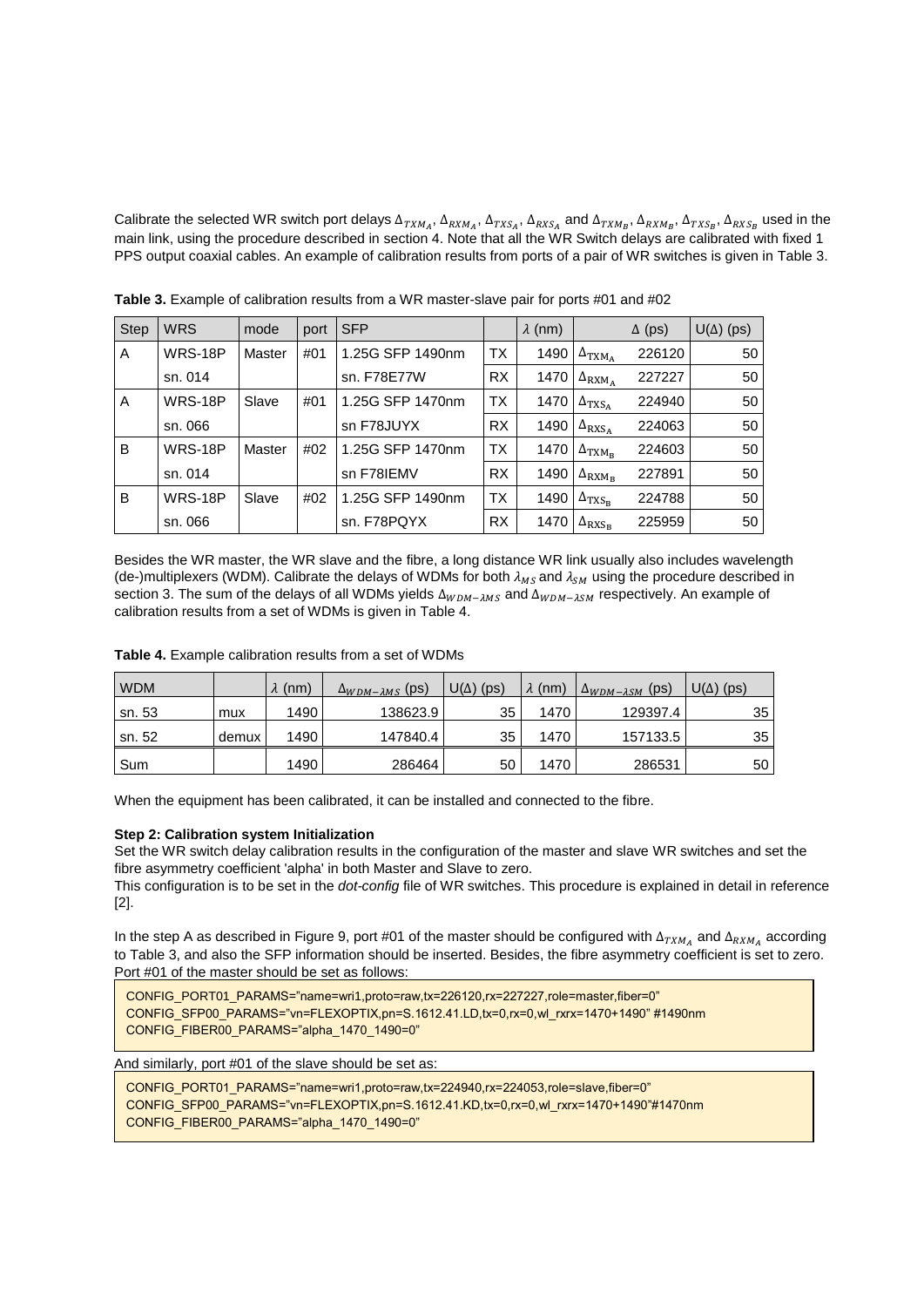In a similar way, Master port #02 and Slave port #02 which are used in Set-up B are set:

CONFIG\_PORT02\_PARAMS="name=wri2,proto=raw,tx=224603,rx=227891,role=master,fiber=0" CONFIG\_SFP00\_PARAMS="vn=FLEXOPTIX,pn=S.1612.41.KD,tx=0,rx=0,wl\_rxrx=1470+1490"#1470nm CONFIG\_FIBER00\_PARAMS="alpha\_1470\_1490=0"

CONFIG\_PORT02\_PARAMS="name=wri2,proto=raw,tx=224788,rx=225959,role=slave,fiber=0" CONFIG\_SFP00\_PARAMS="vn=FLEXOPTIX,pn=S.1612.41.LD,tx=0,rx=0,wl\_rxrx=1470+1490"#1490nm CONFIG\_FIBER00\_PARAMS="alpha\_1470\_1490=0"

#### **Step 3: Building the set-up for step A and performing data acquisition**

The set-up for step A of the measurement is built as shown in [Figure 9.](#page-25-0) The 3 elements of the set-up are: the main WR link, the reference WR link, and the TIC.

When the two WR links have been properly connected, restart the WR master, the WR slave and WR reference slave, and wait until the slave ports of the WR slave and WR Ref are locked to the master's ports.

For the TIC measurements, the 1 PPS output from the WR Ref is connected to channel B of the TIC, and the 1 PPS output from the WR Slave is connected to channel A of the TIC. The trigger levels of both TIC channels are set to 0.5 V. The data acquisition is started when both the main link and the reference link are in the TRACK\_PHASE status. It is recommended to collect at least 350 samples of crtt data from the WR slave and, at the same time, at least 350 samples of  $TIC_{SR_A}$  data from the TIC.



<span id="page-25-0"></span>**Figure 9.** Step A: Set-up with master-to-slave link at the wavelength of  $\lambda_{\text{MS}}$  and slave-to-master link at the wavelength of  $\lambda$ <sub>SM</sub>.

#### **Step 4: Building set-up B and performing data acquisition**

Disconnect the fibre from the WR main link of step A and now connect the fibre to the appropriate SFPs in the ports for step B (se[e Figure 10\)](#page-26-0). The WR reference link remains unchanged, and the connections of the 1PPS output signals to the TIC also remain unchanged.

After the main link is properly connected, reboot the WR Slave and wait until it is in the track-phase status again. Note that WRS Master and WRS Ref, preferably, shouldn't be rebooted in order to avoid any phase changes in the 1 PPS output signal of the WR Ref.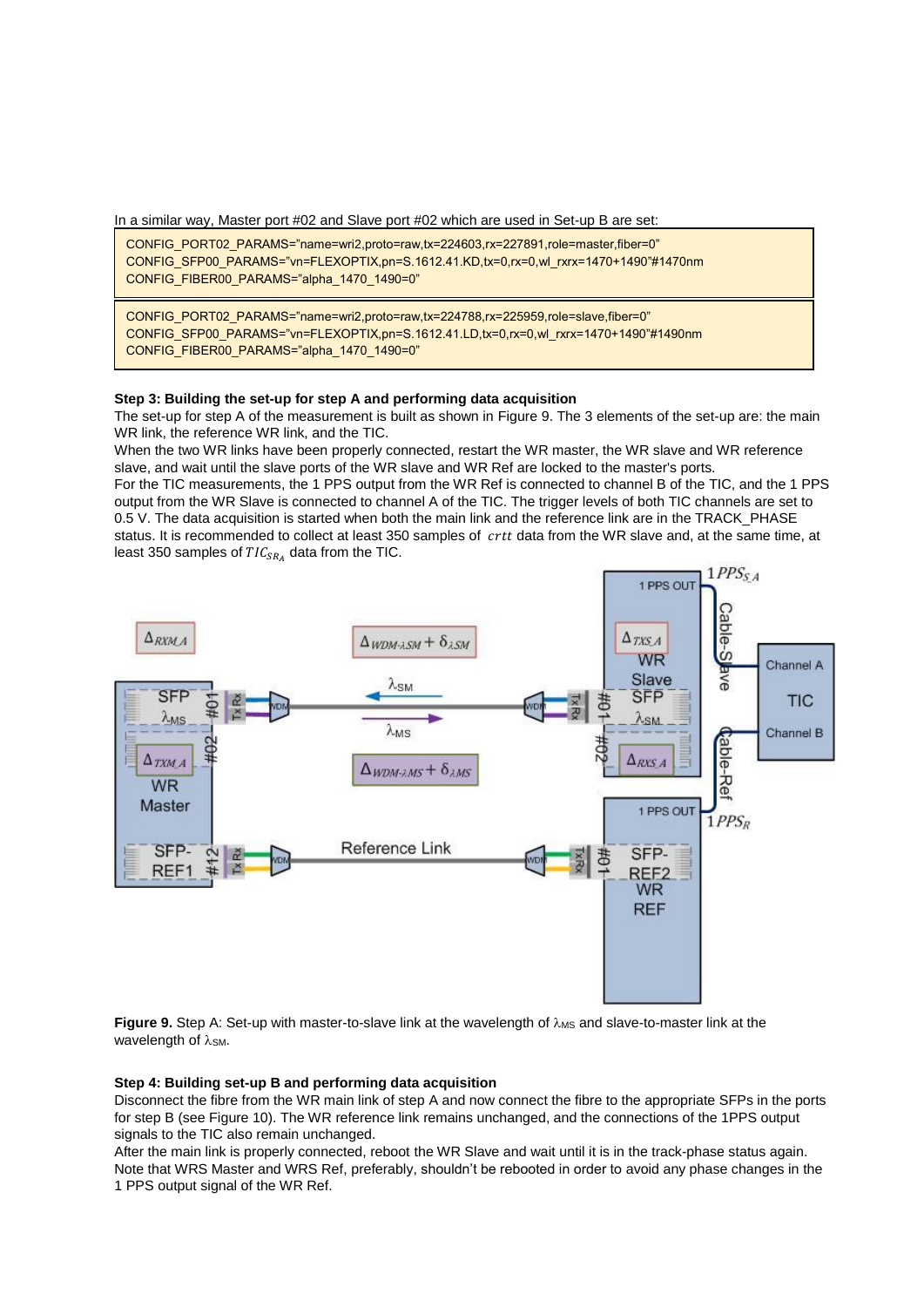When both the main link and the reference link are in the TRACK\_PHASE status again, we can start collecting crtt and  $TIC_{SR_B}$  data. Again, it is recommended to collect at least 350 samples of  $\;crit$  data from WRS Slave, and, at the same time, collect at least 350 samples of  $TIC_{SR_B}$  data from the TIC.



<span id="page-26-0"></span>Figure 10. Step B: Set-up with master-to-slave link at the wavelength of  $\lambda$ <sub>SM</sub> and slave-to-master link at the wavelength of λ<sub>MS</sub>.

#### **Step 5: Fibre asymmetry calibration**

For the collected TIC data, the first 50 samples are discarded. The average is taken of the next 300 samples and stored as  $TIC_{SR_A}$  and  $TIC_{SR_B}$ .

 $crtt$  data is collected in both step A and step B and should have quite the same value in both steps. Therefore,  $crtt$ data is processed by discarding the first 50 samples in each step, and then taking the average of the two sets of remaining 300 samples (600 samples in total).

From this data, the fibre asymmetry coefficient  $\alpha$  is calculated as explained below.

To improve the reliability of the calibrated  $\alpha$  value, Step 3 and Step 4 should be repeated typically 4 more times, and the average value of the 5 measurements is the final fibre asymmetry calibration result.

In step A as shown in [Figure 9,](#page-25-0) the master-to-slave latency  $\Delta_{MS_A}$  in the main link is given by:

$$
\Delta_{MS_A} = \Delta_{TXM_A} + \Delta_{RXS_A} + \Delta_{WDM - \lambda \_MS} + \delta_{MS} \tag{15}
$$

And the slave-to-master latency is given by:

$$
\Delta_{SM_A} = \Delta_{TXS_A} + \Delta_{RXM_A} + \Delta_{WDM - \lambda \_SM} + \delta_{SM} \tag{16}
$$

Note that in these equations, AWDM-AMS and AWDM-ASM are the sums of internal delays of all the WDMs in the link for the respective wavelength.

Similarly, in step B, with the wavelengths from the master-to-slave link and the slave-to-master link interchanged, the delays of the main link are:

$$
\Delta_{MS_B} = \Delta_{TXM_B} + \Delta_{RXS_B} + \Delta_{WDM-\lambda\_SM} + \delta_{SM}
$$
\n(17)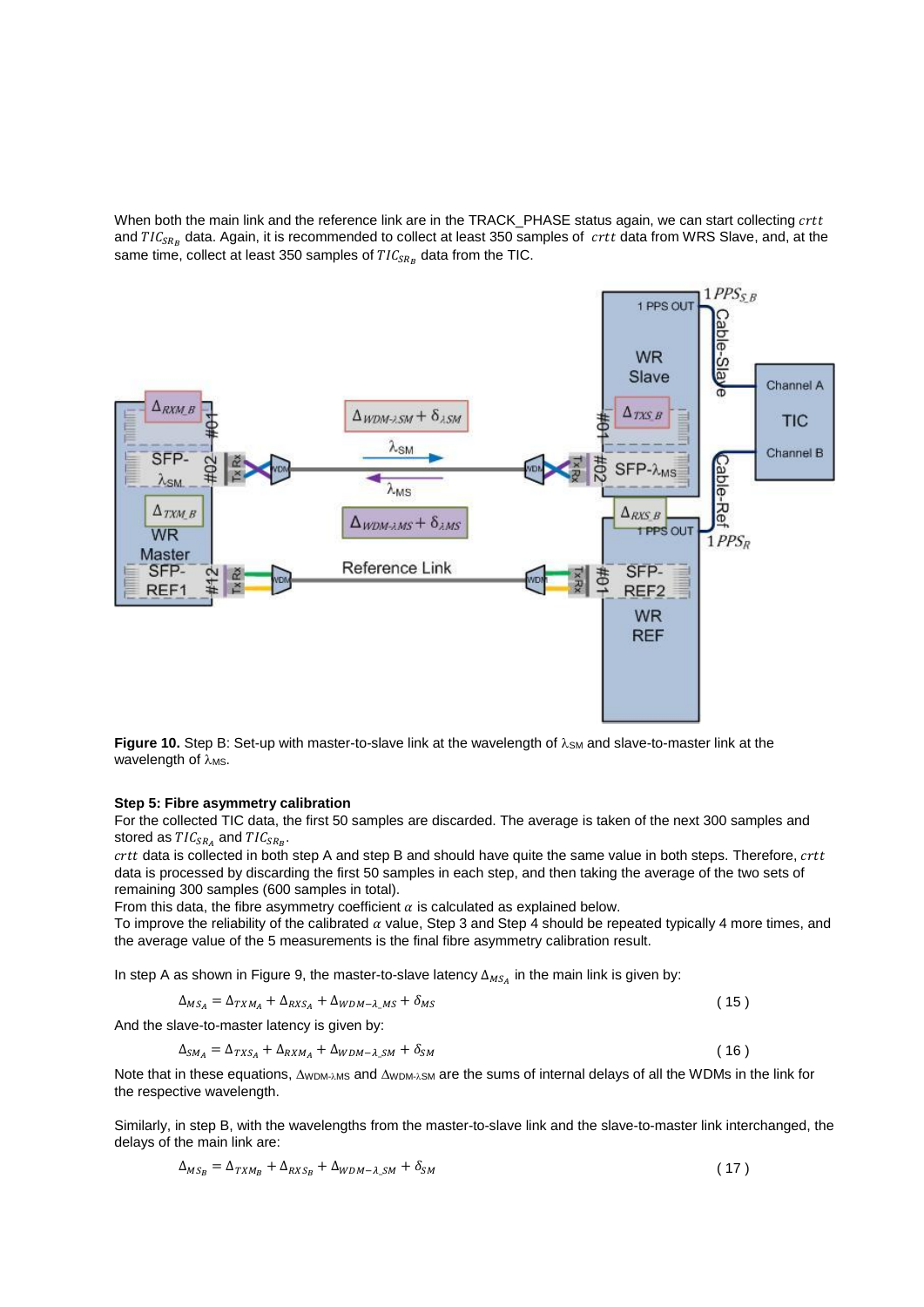$$
\Delta_{SM_B} = \Delta_{TXS_B} + \Delta_{RXM_B} + \Delta_{WDM-\lambda\_MS} + \delta_{MS}
$$
\n(18)

Note that in step B, another pair of SFP is used and different ports on the master and slave switch are used. Therefore,  $\Delta$ TXM A,  $\Delta$ RXM A,  $\Delta$ TXS A and  $\Delta$ RXS A are not the same as  $\Delta$ TXM B,  $\Delta$ RXM B,  $\Delta$ TXS B and  $\Delta$ RXS B.

With the WR device delays calibrated and configured in devices, the corrected round-trip time crtt in both step A and step B is the round-trip time of both WDMs and fibres, and can be written as:

<span id="page-27-3"></span>
$$
crtt = \Delta_{WDM-\lambda\_{MS}} + \delta_{MS} + \Delta_{WDM-\lambda\_{SM}} + \delta_{SM}
$$
\n(19)

When the WR slave is properly locked to the master, it will synchronise its clock phase to the master's clock with an estimated correction for the one-way path delay of the WR messages from the master to the slave. This estimate correction is given by:

$$
\Delta_{estims} = \frac{1}{2} crtt + \Delta_{TXM} + \Delta_{RXS} \tag{20}
$$

When the WR internal delays have been properly set and the fibre asymmetry coefficient  $\alpha$  and WDM delays are set to zero, the phase difference between the 1 PPS output from Master and Slave reflects the difference between the actual one-way delay and the estimated one-way delay. For step A:

<span id="page-27-1"></span>
$$
TIC_{SM_A} = 1PPS_{S_A} - 1PPS_M
$$
  
=  $-\Delta_{MS_A} + \Delta_{estiMS_A}$   
=  $\frac{1}{2}(\delta_{SM} - \delta_{MS}) + \frac{1}{2}(\Delta_{WDM - \lambda SM} - \Delta_{WDM - \lambda MS})$  (21)

where  $TIC_{SM_A}$  is a hypothetical measurement of a time interval counter between the 1 PPS output for the slave  $phase_{S_A}$  and the 1PPS output from the master,  $phase_M$  in step A.

Similarly, for step B:

<span id="page-27-2"></span>
$$
TIC_{SM_B} = 1PPS_{S_B} - 1PPS_M
$$
  
=  $-\Delta_{MS_B} + \Delta_{estimS_B}$   
=  $\frac{1}{2}(\delta_{MS} - \delta_{SM}) + \frac{1}{2}(\Delta_{WDM - \lambda MS} - \Delta_{WDM - \lambda SM})$  (22)

The hypothetical measurements  $TIC_{SM_A}$  and  $TIC_{SM_B}$  cannot be performed directly because of the distance between the master and slave. However, the reference WR link, the 1PPS output of the WR slave REF in [Figure 9](#page-25-0) an[d Figure](#page-26-0)  [10](#page-26-0) provides a replica of the WR master 1PPS output at the slave side with a constant phase offset *C*. Therefore:

$$
TIC_{SR_A} = 1PPS_{SA} - 1PPS_R = TIC_{SM_A} + C
$$
  
\n
$$
TIC_{SR_B} = 1PPS_{S_B} - 1PPS_R = TIC_{SM_B} + C
$$
\n(23)

From these two equations the hypothetical time interval measurement  $TIC_{S_A S_B}$  is defined as:

<span id="page-27-0"></span>
$$
TIC_{S_A S_B} = TIC_{SR_A} - TIC_{SR_B} = TIC_{SM_A} - TIC_{SM_B}
$$
\n
$$
(24)
$$

Combining equation [\( 24](#page-27-0) ) with [\( 21](#page-27-1) ) and [\( 22](#page-27-2) ) yields:

<span id="page-27-4"></span>
$$
TIC_{S_A S_B} = (\delta_{SM} - \delta_{MS}) + (\Delta_{WDM - \lambda SM} - \Delta_{WDM - \lambda MS})
$$
\n(25)

Finally, the one-way fibre latencies  $\delta_{\lambda MS}$  and  $\delta_{\lambda SM}$  can be calculated from equation (19) and (25):

$$
\delta_{MS} = \frac{1}{2} \left( \text{crtt} - \text{TIC}_{S_A S_B} \right) - \Delta_{WDM - \lambda MS} \tag{26}
$$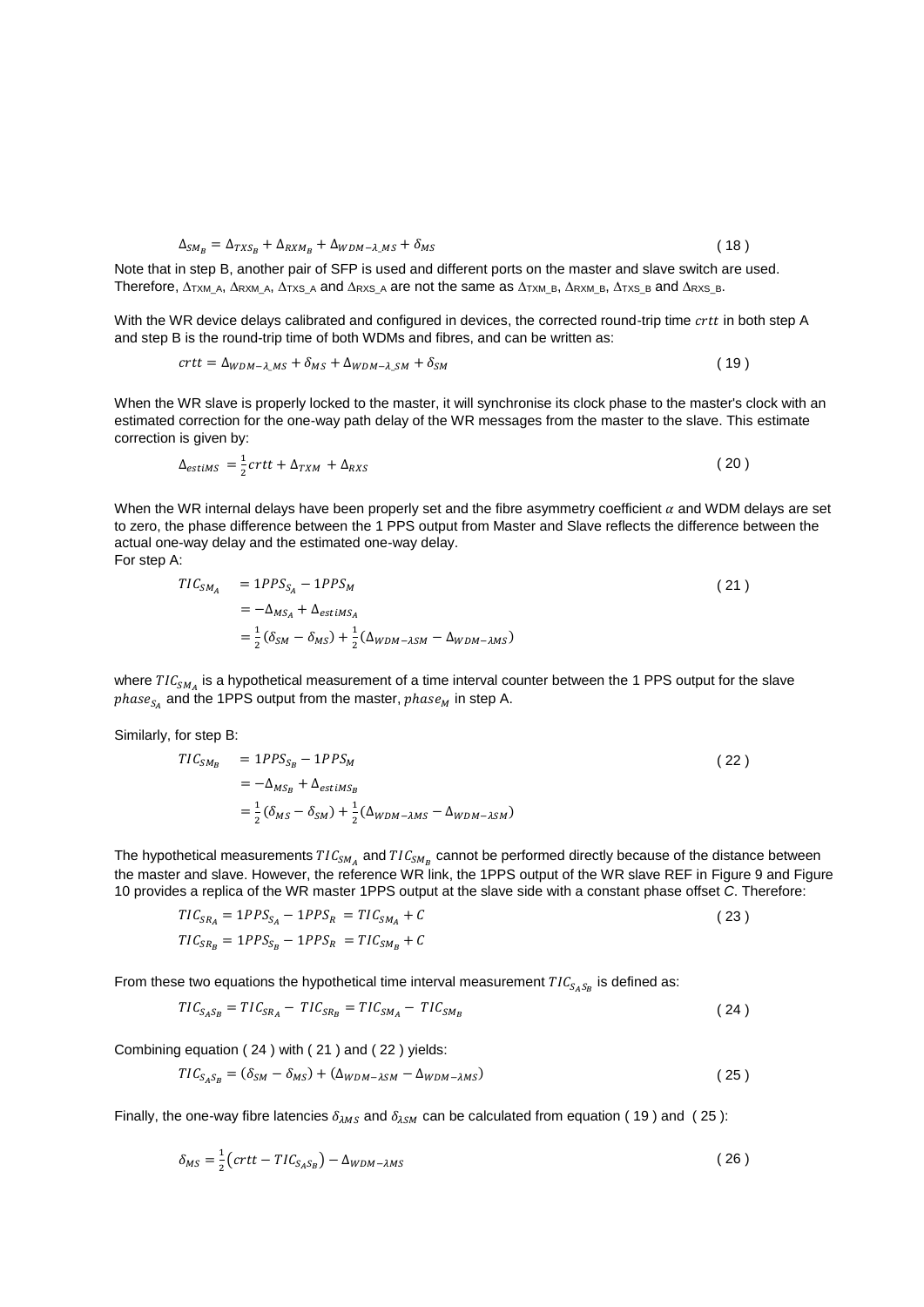$$
\delta_{SM} = \frac{1}{2} \left( crit + TIC_{S_A S_B} \right) - \Delta_{WDM - \lambda SM} \tag{27}
$$

The fibre asymmetry coefficient  $\alpha$  is then determined as:

$$
\alpha = \frac{\delta_{MS} - \delta_{SM}}{\delta_{SM}} = \frac{-\left[TIC_{S_A S_B} + \Delta_{WDM - \lambda MS} - \Delta_{WDM - \lambda SM}\right]}{\frac{1}{2}\left(\text{crtt} + TIC_{S_A S_B}\right) - \Delta_{WDM - \lambda SM}}
$$
\n(28)

Using the values from the previous example, the fibre asymmetry coefficient calibration result is shown in [Table 5.](#page-28-0)

<span id="page-28-0"></span>**Table 5.** Fibre asymmetry coefficient calibration result

|                   | Calibration Paramters (units: ps)            | Calibration Results |                            |                            |          |
|-------------------|----------------------------------------------|---------------------|----------------------------|----------------------------|----------|
| TIC<br>$11C_{SR}$ | <b>TIC</b><br>$10$ <sub>SR<sub>p</sub></sub> | crtt                | $\Delta$ WDM- $\lambda$ MS | $\Delta$ WDM- $\lambda$ SM |          |
| $-252$            | 24369                                        | 979331809           | 286464                     | 286531                     | 5.045e-5 |

#### **Step 6: WRS timing configuration**

Reconnect the main WR link as in step A and set the calibrated  $\alpha$  value in the configuration of the WRS Slave. For the example shown in [Figure 9,](#page-25-0) write  $\alpha$  value into port #01 of slave and add the WDM delays to the slave port delays in *dot-config* file as follows:

CONFIG\_PORT01\_PARAMS="name=wri1,proto=raw,tx=511471,rx=510517,role=slave,fiber=1" CONFIG\_SFP00\_PARAMS="vn=FLEXOPTIX,pn=S.1612.41.KD,tx=0,rx=0,wl\_rxrx=1470+1490"#1470nm CONFIG\_FIBER01\_PARAMS="alpha\_1470\_1490=5.045E-5"

As a result, the fibre asymmetry in the long-distance fibre link as well as the main WR link in set-up A are fully calibrated.

## **5.4 Uncertainty analysis**

Based on equation (14), the uncertainty of the chromatic dispersion coefficient  $\alpha$  can be estimated. The contributions are:

| $TIC_{S_A S_B}$ :                                   | The average difference of the TIC measurements from step A and from step B. In this difference,<br>there will be a small random contribution from the noise in the reference WR link. However, the<br>systematic offsets from the TIC will be eliminated in the difference of the two measurements. The<br>estimated uncertainty is 70 ps $(k = 2)$ . The sensitivity coefficient is approximately 2/crtt |
|-----------------------------------------------------|-----------------------------------------------------------------------------------------------------------------------------------------------------------------------------------------------------------------------------------------------------------------------------------------------------------------------------------------------------------------------------------------------------------|
| $\Delta_{WDM-\lambda MS}$ :<br>$\Delta_{WDM-3SM}$ : | The sum of delays of wavelength $\lambda_{MS}$ from all wavelength multiplexers in the link.<br>The sum of delays of wavelength $\lambda_{SM}$ from all wavelength multiplexers in the link.<br>The values of these delays are calibrated before the installation of the equipment. The estimated<br>uncertainty is 50 ps $(k = 2)$ . The sensitivity coefficient is approximately 2/ <i>crtt</i>         |
| crtt:                                               | The signal round-trip delay time as determined by the WR protocol and corrected for the calibrated<br>internal delay of the WR master and slave devices. The estimated uncertainty is 1 ns ( $k = 2$ ). The<br>sensitivity coefficient is: approximately $2[TIC_{S_4S_R} + \Delta_{WDM-\lambda MS} - \Delta_{WDM-\lambda SM}]$                                                                            |
| $\sigma$ :                                          | The standard deviation in the $\alpha$ measurement. This uncertainty depends on the situation. A typical<br>value found in a calibration experiment was 5x10 <sup>-8</sup> .                                                                                                                                                                                                                              |

A practical example of an  $\alpha$  calibration on a link of approximately 100 km with CWDM wavelengths 1470 nm and 1490 nm is given in [Table 6.](#page-29-0)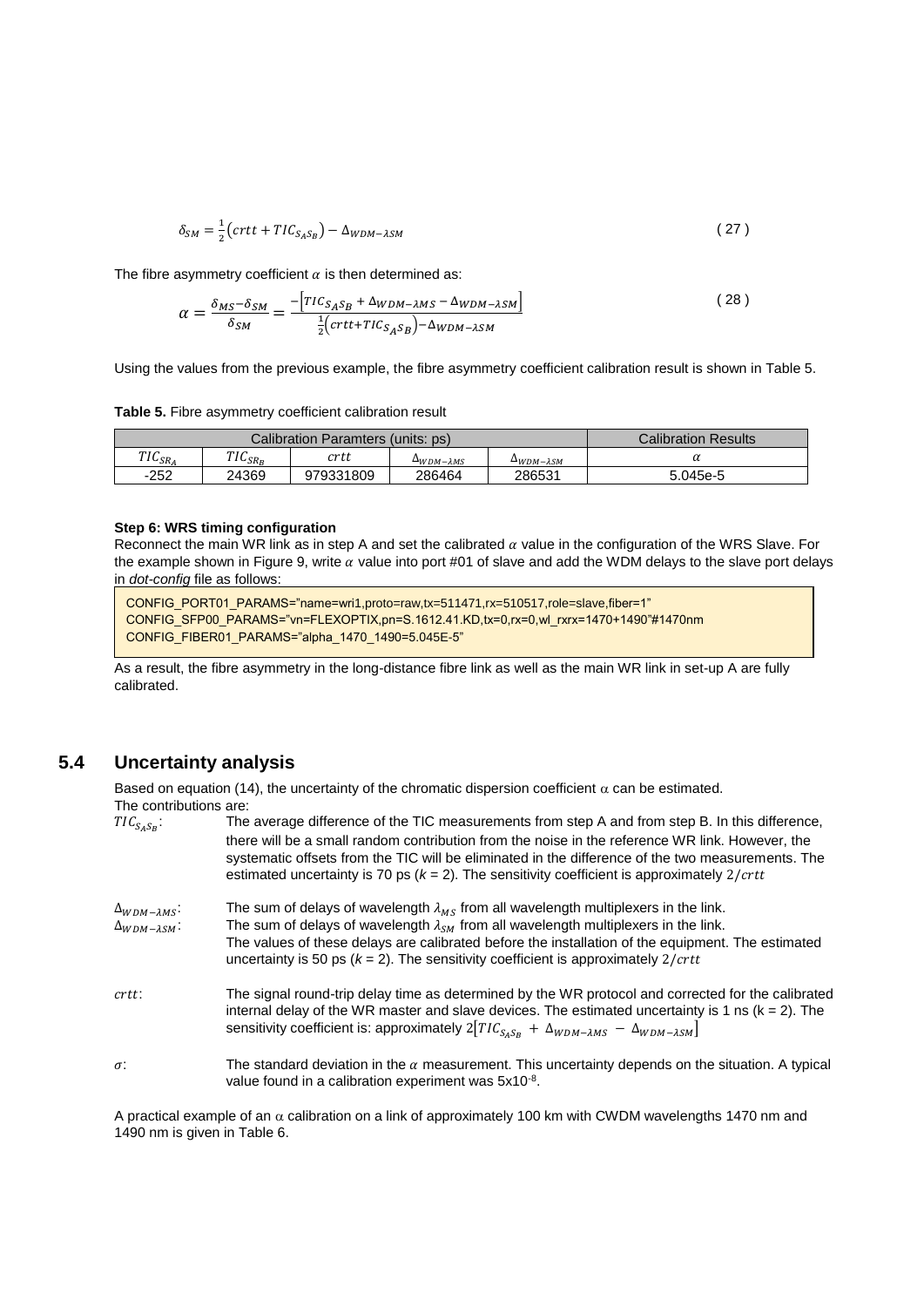| Quantity                               | Value     |    | Std.Unc. |    | Sens. coeff.        | Contribution |
|----------------------------------------|-----------|----|----------|----|---------------------|--------------|
| $TIC_{S_A S_B}$                        | $-24621$  | ps | 35       | ps | 2.04E-09            | 7.15E-08     |
| $\Delta_{WDM-\lambda MS}$              | 286464    | ps | 25       | ps | $-2.04E - 09$       | 5.11E-08     |
| $\Delta$ <sub>WDM</sub> - $\lambda$ sm | 286531    | ps | 25       | ps | 2.04E-09            | 5.11E-08     |
| crtt                                   | 979331809 | ps | 500      | ps | 5.12E-14            | 2.56E-11     |
| $\sigma$                               | ۰         |    | 5.0E-08  |    |                     | 5.0E-08      |
| $\alpha$                               | 5.045E-5  |    |          |    | $u(\alpha)$ $k = 1$ | 1.25E-07     |
|                                        |           |    |          |    | $U(\alpha)$ $k = 2$ | 2.5E-07      |

<span id="page-29-0"></span>

So, the total expanded uncertainty (95 % probability) is  $0.25 \times 10^{-6}$ . It should be noted that this is a short term uncertainty evaluated only during the calibration process.  $\alpha$  may change due to changes in the fibre properties, or due to changes in the wavelengths from the SFPs.

Changes of fibre properties can only be evaluated by long term experiments.

The stability of the wavelengths from CWDM SFP is estimated to be within 2 nm.

Considering ITU-T specifications for single mode fibre of type G652, the dispersion coefficient *D* around 1480 nm is specified as:  $8.625 + 0.052(\lambda - 1460) \le D(\lambda) \le 12.472 + 0.068(\lambda - 1460)$  ps/(nm km). This means that, in theory, the  $TIC_{S_A S_B}$  measurement can vary within ± 0.5 ns, and the corresponding uncertainty  $U(\alpha)$  = 1.32 x 10<sup>-6</sup>.

## **5.5 Fibre asymmetry calibration of a multi-section link**

In some cases, a WR link may be built over multiple sections of optical fibre with optical amplifiers in between. In such cases, the fibre asymmetry of the total link can be determined from the calibration of the individual sections of the fibre. [Figure 11](#page-30-0) shows an approach for calibrating the asymmetry of the individual sections of the fibre link in consecutive steps.

The calibration can be performed during the installation of the amplifiers along the link. For this process, it is easiest to work with two teams: one team at each end of the section to be calibrated. The calibration starts from the master side of the link. In this way, there is always an accurate time and frequency reference signal available for the calibration. For the calibration steps, it is useful to have two portable calibration units.

The first unit consists of a WR switch configured as boundary clock and an additional set of WDMs. The second unit consists of two WR switches in slave mode and a WDM. This WDM and one of the WR slave switches will be the instruments that in the end will remain at the slave side of the total link. The second WR slave is used for creating the WR reference link as described previously in section [5.2.](#page-22-2)

For the fibre asymmetry calibration, two ports on the boundary clock switch need to be calibrated with respect to 2 ports on the WR slave switch of the main link. Also, the delays of the multiplexers WDM-CAL-A and WDM-SL-B need to be calibrated before the fibre asymmetry calibration.

The calibration process will yield values of  $\delta_{MS}$ ,  $\delta_{SM}$  and  $\alpha$  for each section of the link.

The effective fibre delay asymmetry coefficient can be found from equation (14), in which  $\delta_{MS}$  is the sum of the values  $\delta_{MS}$  from all individual sections and  $\delta_{SM}$  is also the sum of the values  $\delta_{SM}$  from all individual sections of the WR link.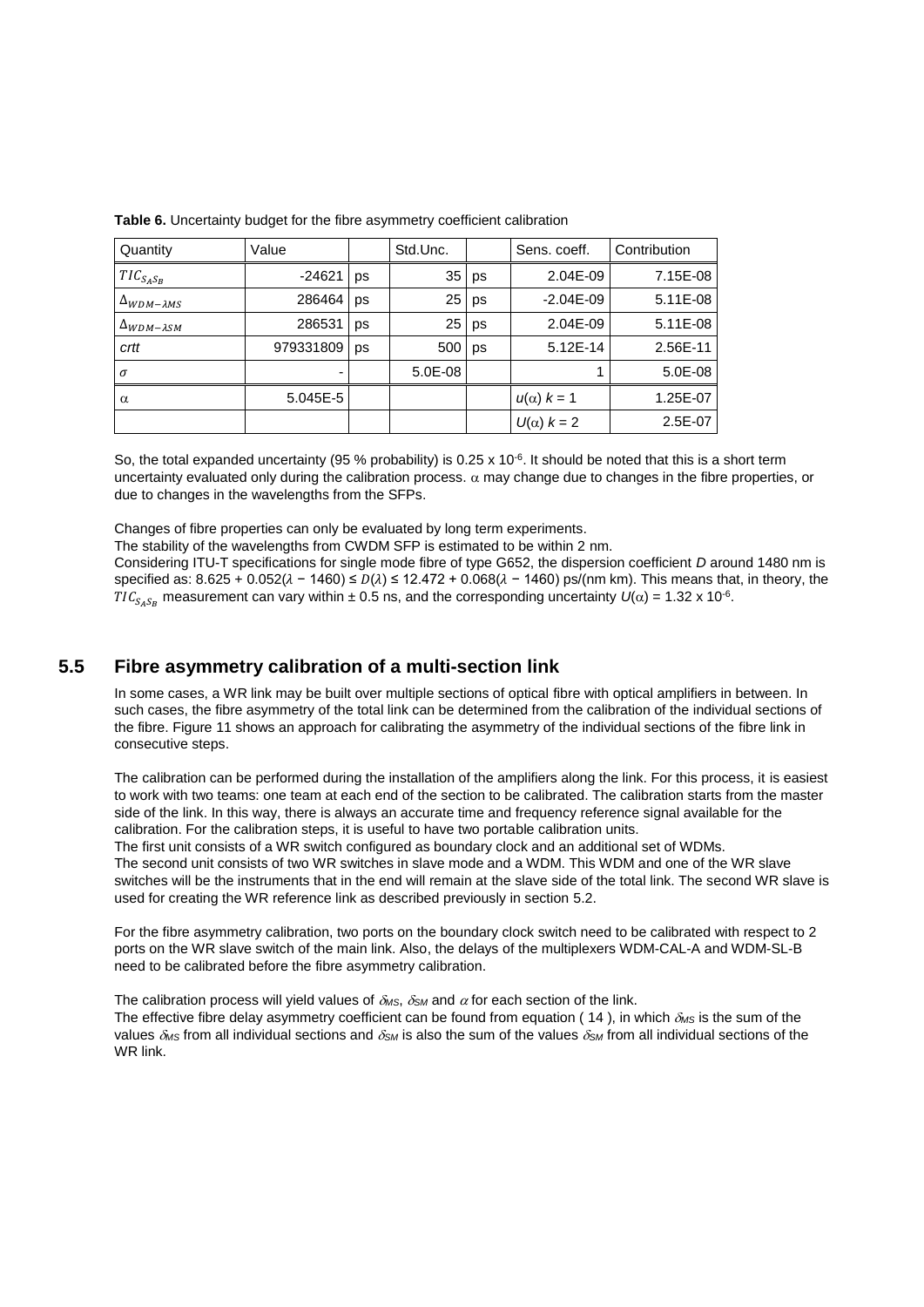

<span id="page-30-0"></span>Figure 11. Scheme for a calibration of a multi-section optical fibre link with optical amplifiers in between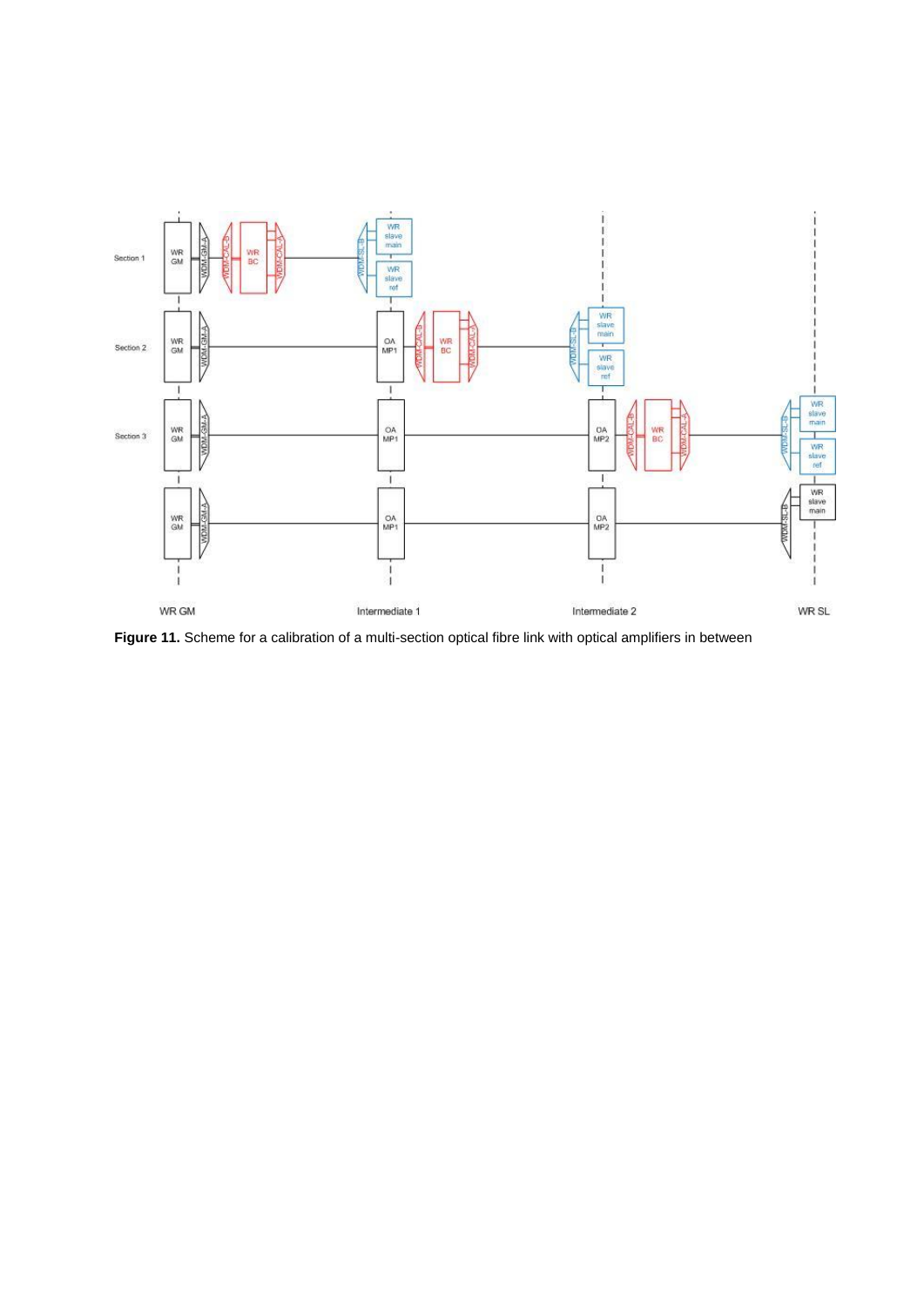## **6 Link management**

## **6.1 Introduction**

This document provides information on how the remote management of WR equipment in link between VSL and Tallgrass was set up.

This document discusses: connection strategies, communication protocols, software tools, instrument settings and relevant parameters to monitor during routine operation of a WR time transfer link. Additional information can be found in [1].

## **6.2 Connection strategy**

For the management of the WR equipment, on each WR switch, a static IP address was set to the management port of the switch.

With each WR switch, an Ethernet switch is installed which has at least one SFP port and typically multiple RJ45 sockets.

The management port of the WR switch is connected with an unshielded twisted pair (UTP) cable to an RJ45 socket of the Ethernet switch. The SFP port on the Ethernet switch is equipped with an SFP that connects to one of the SFP ports on the WR switch. Typically, SFP port 18 on the WR switches is selected for the data connection.

On the WR master side (VSL), a computer (PC) is connected via the Ethernet switch directly to the management port of the WR master.

From the Ethernet switch on the master side, via the optical fibre path and the Ethernet switch on the slave side (Tallgrass) the management port of the WR slave switch is reached.

Considering that the WR devices are designed to operate at 1 Gbit/s bit rate, it is best that the data communication fibre links also operate at a bit rate of 1 Gbit/s.

A schematic diagram of the link management connections is shown in [Figure 12.](#page-31-0)

This configuration of WR equipment management is called in-band management, because the management data for the WR equipment is transported over the same wavelengths as the WR time transfer.

*Note: In general, from a security point of view, in-band management is not recommended practice; it is better to separate the WR time and frequency transfer from the management data of the equipment. One method of doing this, is by using one pair of wavelengths on the optical fibre link for the management of equipment and another pair of wavelengths on the same fibre for the WR time transfer. Combining and separating the wavelengths is done by wavelength division (de-)multiplexers (WDM).*

In this project, in-band management was chosen, because only two wavelengths were made available on the fibre link between TDCG and Nikhef. Access to four wavelengths would be more expensive.



<span id="page-31-0"></span>**Figure 12. Schematic diagram of the WR link management connections. (Red is an optical fibre connection for WR and data; violet is an optical fibre connection for data; green is a UTP cable for data.**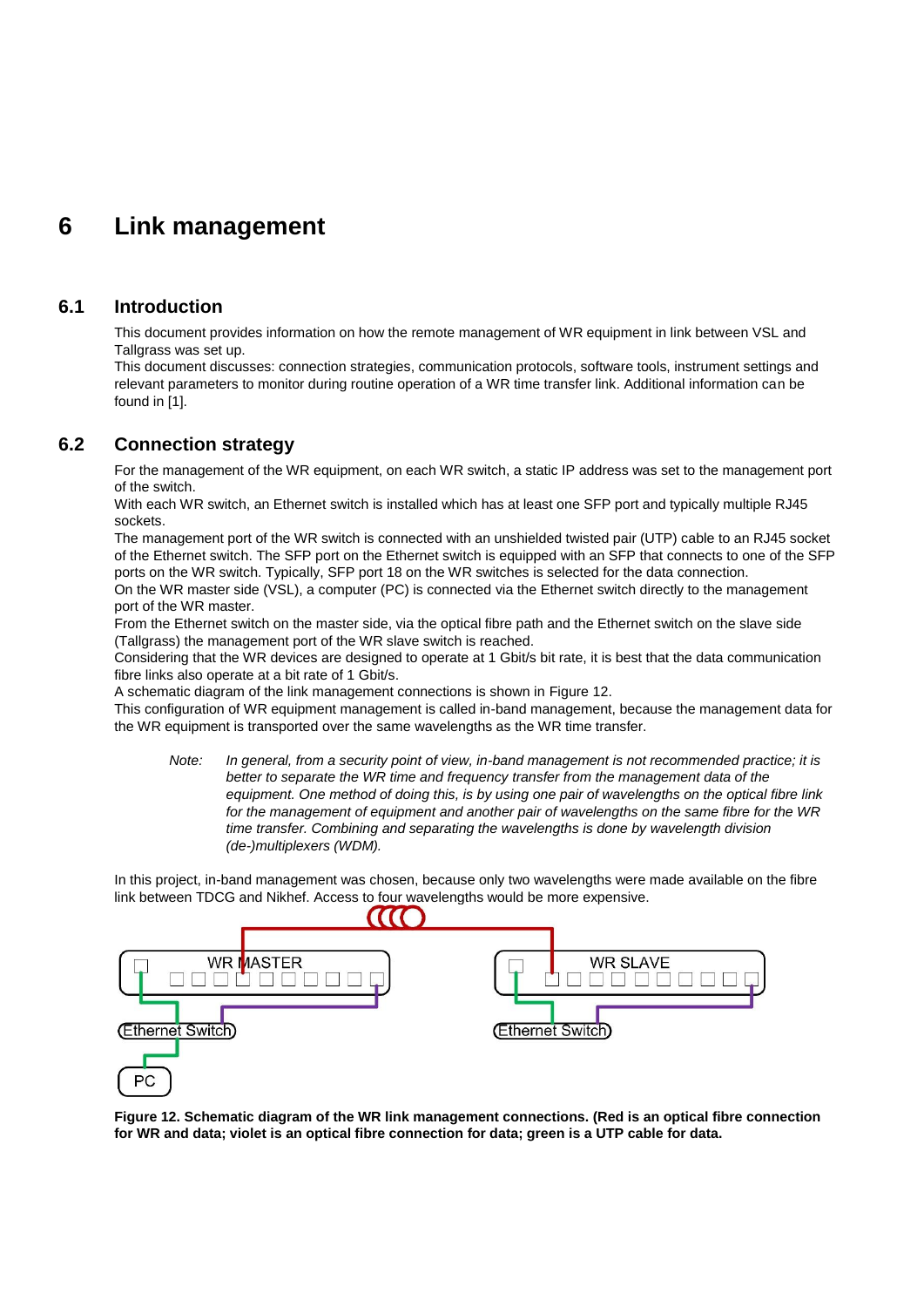## **6.3 Communication protocols and Software tools**

The most common tools for remote management of WR equipment are the Secure SHell (SSH) protocol and Simple Network Management Protocol (SNMP).

SSH provides the most direct and in-depth management of the WR equipment. It allows both reading parameters from the device as well as writing relevant calibration parameters into the device.

SNMP is a common protocol for reading status information from network devices and for sending alerts from the devices to the user.

Alternatively, WR switches have a built-in Hypertext Transfer Protocol (HTTP) server, which allows limited read and write access to parameters in the device.

In the WR set-up of this project, WR switches from two suppliers were used: 7Solutions and OPNT. From the experiments, it was found that the SSH and SNMP communication are very much the same for the equipment from both suppliers. However, for the HTTP, it was found that in the OPNT version some of the functionality of the webpage was lost.

Using HTTP has the advantage that nearly any web browser can be used to communicate with the WRS. However, for automated tasks, this is not the most convenient choice. Therefore, SSH and SNMP are commonly the most popular protocols to be used.

In Linux operating systems, the SSH protocol is already embedded in the system and can be started from a 'Terminal' window. In Microsoft Windows operating systems, SSH is not supported by default. However, the 'PuTTy' software is a convenient tool for starting SSH sessions.

The SNMP is not supported by default in both Linux and Windows, however, the tool net-snmp is available for both operating systems. The net-snmp tool is a good starting point for developing applications in common programming languages for communicating with the WRS.

For automatically retrieving status and operating parameters from the WRS, there is an important difference in the update rate of information between SSH and SNMP. SSH provides new updated information every second, whereas information retrieved by SNMP is updated only with an interval of 5 s.

## **6.4 Instrument settings**

As discussed in the previous section, communication with the WRS via a local area network (LAN) can be done by either HTTP, SSH or SNMP. These protocols can also be used for changing instrument settings.

Using HTTP by means of web browser is the easiest way. However, in both the WRS from 7Solutions and from OPNT, only a limited number of settings can be accessed through the web interface.

SNMP can be a good alternative in case the user has dedicated software for accessing the instrument settings. SSH provides the best access to the WRS instrument settings, because it allows direct access to the file in which the settings are stored: /wr/etc/dot-config

Although this may be very useful, care must be taken that the configuration is not corrupted during the file access. For changing settings related to the Ethernet management port, it is recommended to use the USB serial connection.

## **6.5 Parameters to monitor**

During normal operation, relevant parameters can be monitored from a WR switch by SSH (or the USB serial connection), using the command:

wr\_mon -ie

The output from this command is in the format: TIME sec:1520934962 nsec:185375 SERVO lock:1 sv:1 ss:'TRACK\_PHASE' mu:1018624 dms:511787 dtxm:227005 drxm:227005 dtxs:226896 drxs:231846 asym:-4950 crtt:105872 cko:-3 setp:15792 ucnt:152

Using SNMP, similar information can be retrieved by polling the following parameters:

| <b>SNMP Object Identifier</b> | Object Type        |
|-------------------------------|--------------------|
| 1.3.6.1.4.1.96.100.7.5.1.6.1  | 'wrsPtpServoState' |
| 1.3.6.1.4.1.96.100.7.5.1.13.1 | 'wrsPtpRTT'        |
| 1.3.6.1.4.1.96.100.7.5.1.16.1 | 'wrsPtpDeltaTxM'   |
| 1.3.6.1.4.1.96.100.7.5.1.17.1 | 'wrsPtpDeltaRxM'   |
| 1.3.6.1.4.1.96.100.7.5.1.18.1 | 'wrsPtpDeltaTxS'   |
| 1.3.6.1.4.1.96.100.7.5.1.19.1 | 'wrsPtpDeltaRxS'   |
| 1.3.6.1.4.1.96.100.7.1.1.1.0  | 'wrsDateTAI'       |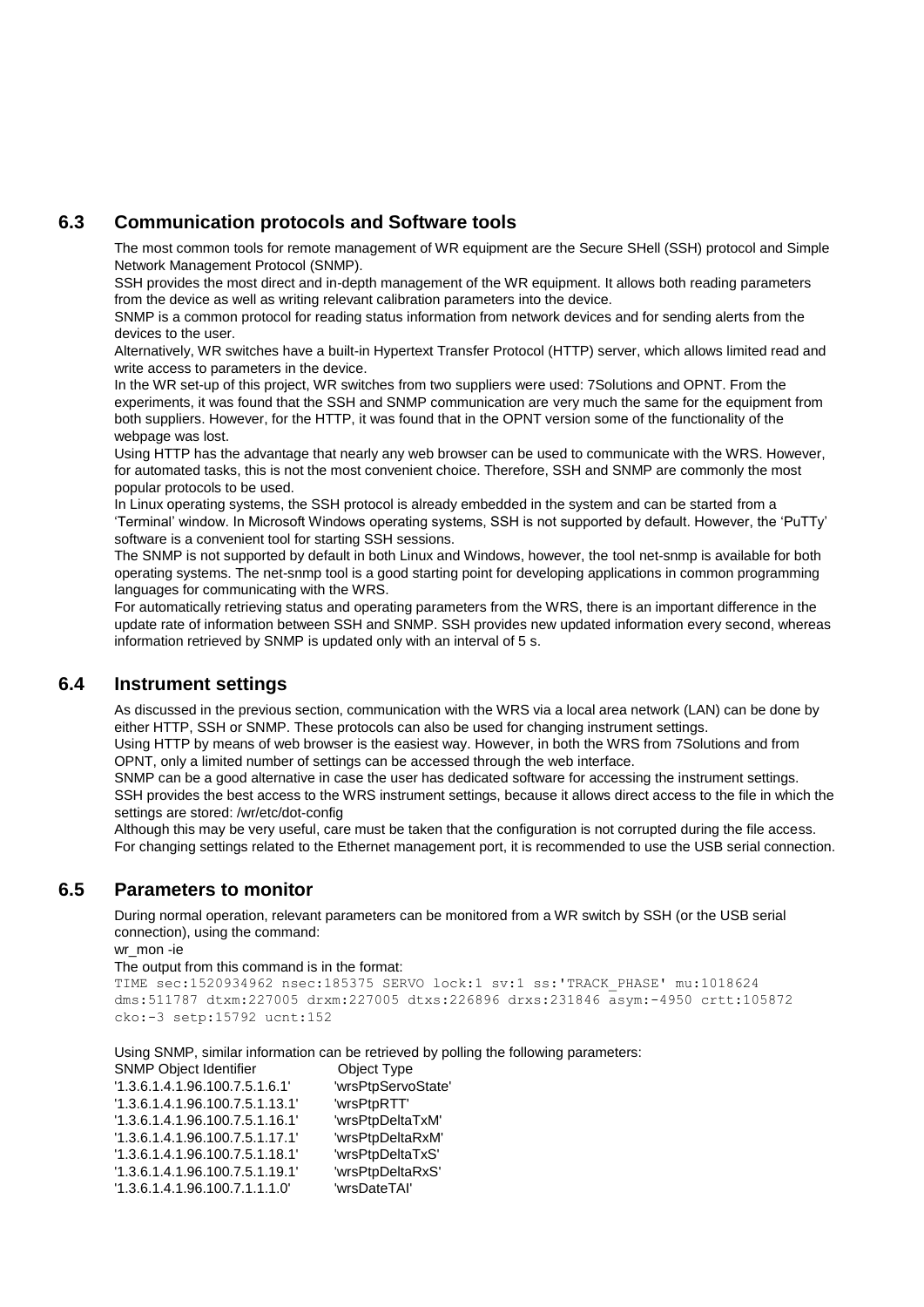| 1.3.6.1.4.1.96.100.6.1.1.0   | 'wrsMainSystemStatus' |
|------------------------------|-----------------------|
| 1.3.6.1.4.1.96.100.6.1.2.0   | 'wrsOSStatus'         |
| 1.3.6.1.4.1.96.100.6.1.3.0   | 'wrsTimingStatus'     |
| 1.3.6.1.4.1.96.100.6.1.4.0   | 'wrsNetworkingStatus' |
| 1.3.6.1.4.1.96.100.7.3.2.1.0 | 'wrsSpllMode'         |
| 1.3.6.1.4.1.96.100.6.2.2.2.0 | 'wrsSoftPLLStatus'    |